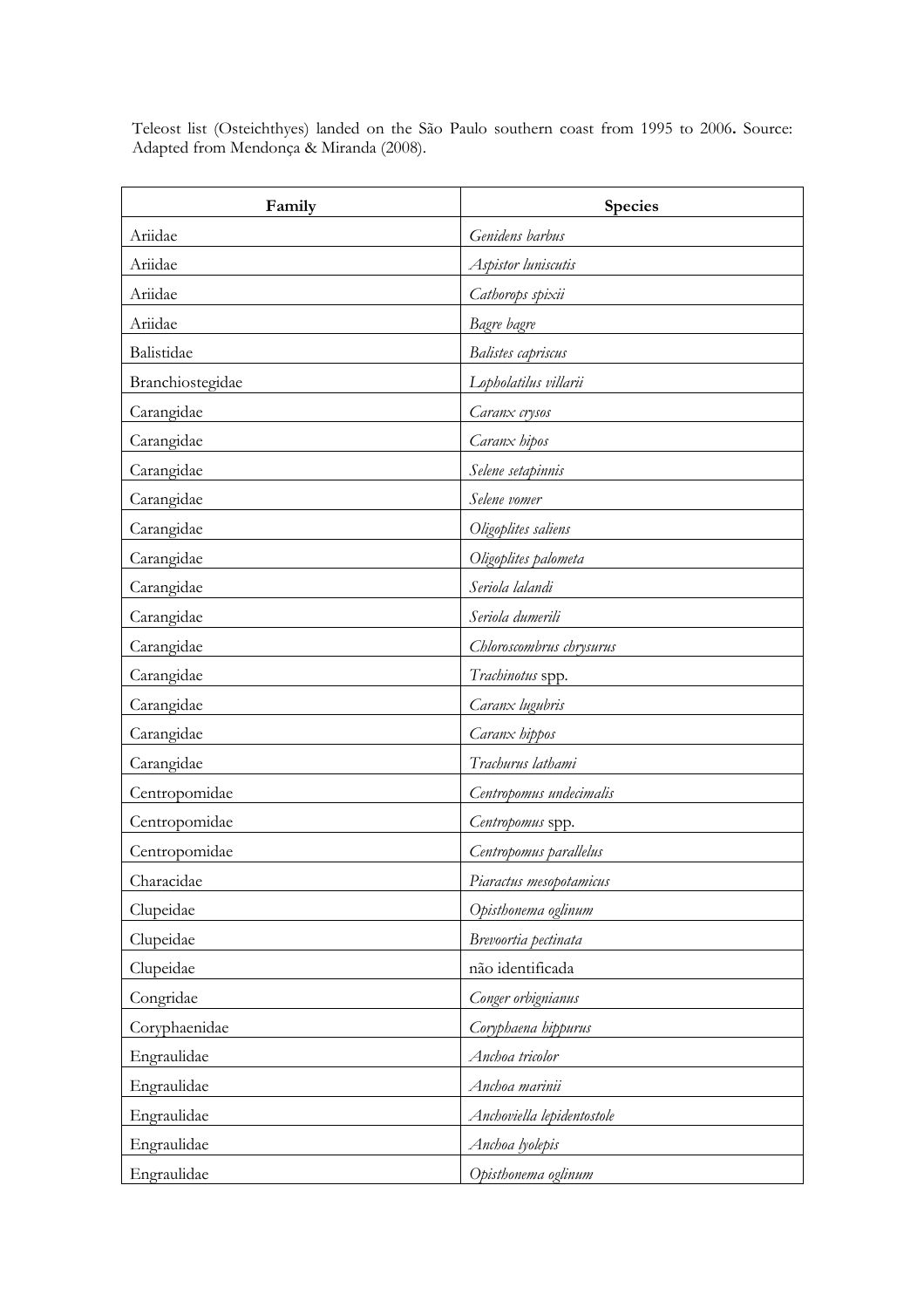| Ephippididae     | Chaetodipterus faber      |
|------------------|---------------------------|
| Fitulariidae     | Fistularia petimba        |
| Gadidae          | Urophycis mystacea        |
| Gadidae          | Urophycis brasiliensis    |
| Gerreidae        | Diapterus spp.            |
| Gerreidae        | Diapterus lineatus        |
| Gerreidae        | Eucinostomus sp.          |
| Haemulidae       | Orthopristis ruber        |
| Haemulidae       | Pomadasys covinaeformis   |
| Haemulidae       | Conodon nobilis           |
| Haemulidae       | Genyatremus luteus        |
| Haemulidae       | Anisotremus virginicus    |
| Hemiramphidae    | Hemiramphus brasiliensis  |
| Istiophoridae    | Tetrapturus albidus       |
| Kyphosidae       | Kyphosus spp.             |
| Lobotidae        | Lobotes surinamensis      |
| Lophiidae        | Lophius gastrophysus      |
| Lutjanidae       | Lutjanus griseus          |
| Lutjanidae       | Lutjanus analis           |
| Lutjanidae       | Rhomboplites aurorubens   |
| Lutjanidae       | Lutjanus vivanus          |
| Merlucciidae     | Merluccius hubbsi         |
| Mugilidae        | Mugil curema              |
| Mugilidae        | Mugil platanus            |
| Mullidae         | Mullus argentinae         |
| Mullidae         | Upeneus parvus            |
| Ophidiidae       | Genypterus brasiliensis   |
| Paralichthydae   | Paralichthys patagonicus  |
| Paralichthydae   | Paralichthys brasiliensis |
| Paralichthydae   | Paralichthys isosceles    |
| Paralichthydae   | Paralichthys obignyanus   |
| Percophidae      | Percophis brasiliensis    |
| Pinguipedidae    | Pseudopersis semifasciata |
| Pomatomidae      | Pomatomus saltatrix       |
| Priacanthidae    | Priacanthus arenatus      |
| Prochilodontidae | Prochilodus scrofa        |
| Rachycentridae   | Rachycentron canadum      |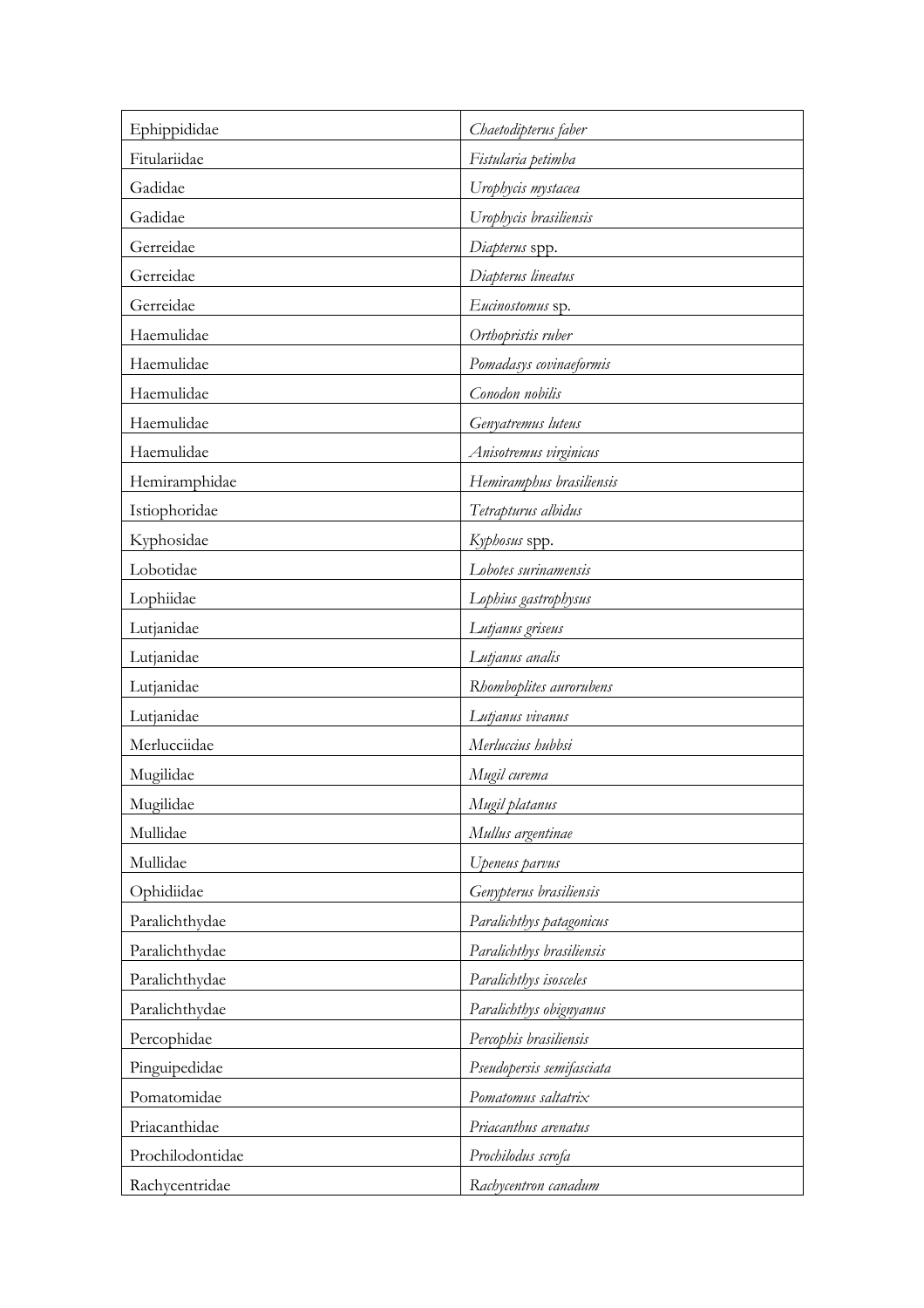| Sciaenidae    | Equetus punctatus          |
|---------------|----------------------------|
| Sciaenidae    | Menticirrhus americanus    |
| Sciaenidae    | Menticirrhus littoralis    |
| Sciaenidae    | Micropogonias furnieri     |
| Sciaenidae    | Umbrina spp.               |
| Sciaenidae    | Umbrina coroides           |
| Sciaenidae    | Micropogonias furnieri     |
| Sciaenidae    | Cynoscion jamaicensis      |
| Sciaenidae    | Paralonchurus brasiliensis |
| Sciaenidae    | Cynoscion guatucupa        |
| Sciaenidae    | Pogonias chromis           |
| Sciaenidae    | Larimus breviceps          |
| Sciaenidae    | Cynoscion virescens        |
| Sciaenidae    | Cynoscion acoupa           |
| Sciaenidae    | Nebris microps             |
| Sciaenidae    | Cynoscion leiarchus        |
| Sciaenidae    | Cynoscion microlepdotus    |
| Sciaenidae    | Macrodon ancylodon         |
| Sciaenidae    | Isopisthus parvipinnis     |
| Scombridae    | Thunnus spp.               |
| Scombridae    | não identificada           |
| Scombridae    | Scomberomorus cavalla      |
| Scombridae    | Scomber japonicus          |
| Scombridae    | Scomberomorus brasiliensis |
| Serranidae    | Mycteroperca rubra         |
| Serranidae    | Mycteroperca bonaci        |
| Serranidae    | Epinephelus spp.           |
| Serranidae    | Epinephelus marginatus     |
| Serranidae    | Epinephelus itajara        |
| Sparidae      | Pagrus pagrus              |
| Sparidae      | Archosargus rhomboidalis   |
| Sparidae      | Anisotremus surinamensis   |
| Sphyraenidae  | Sphyraena guachancho       |
| Sphyraenidae  | Sphyraena tome             |
| Sphyraenidae  | Sphyraena sphyraena        |
| Stromateidae  | Peprilus paru              |
| Synbranchidae | Synbranchus sp.            |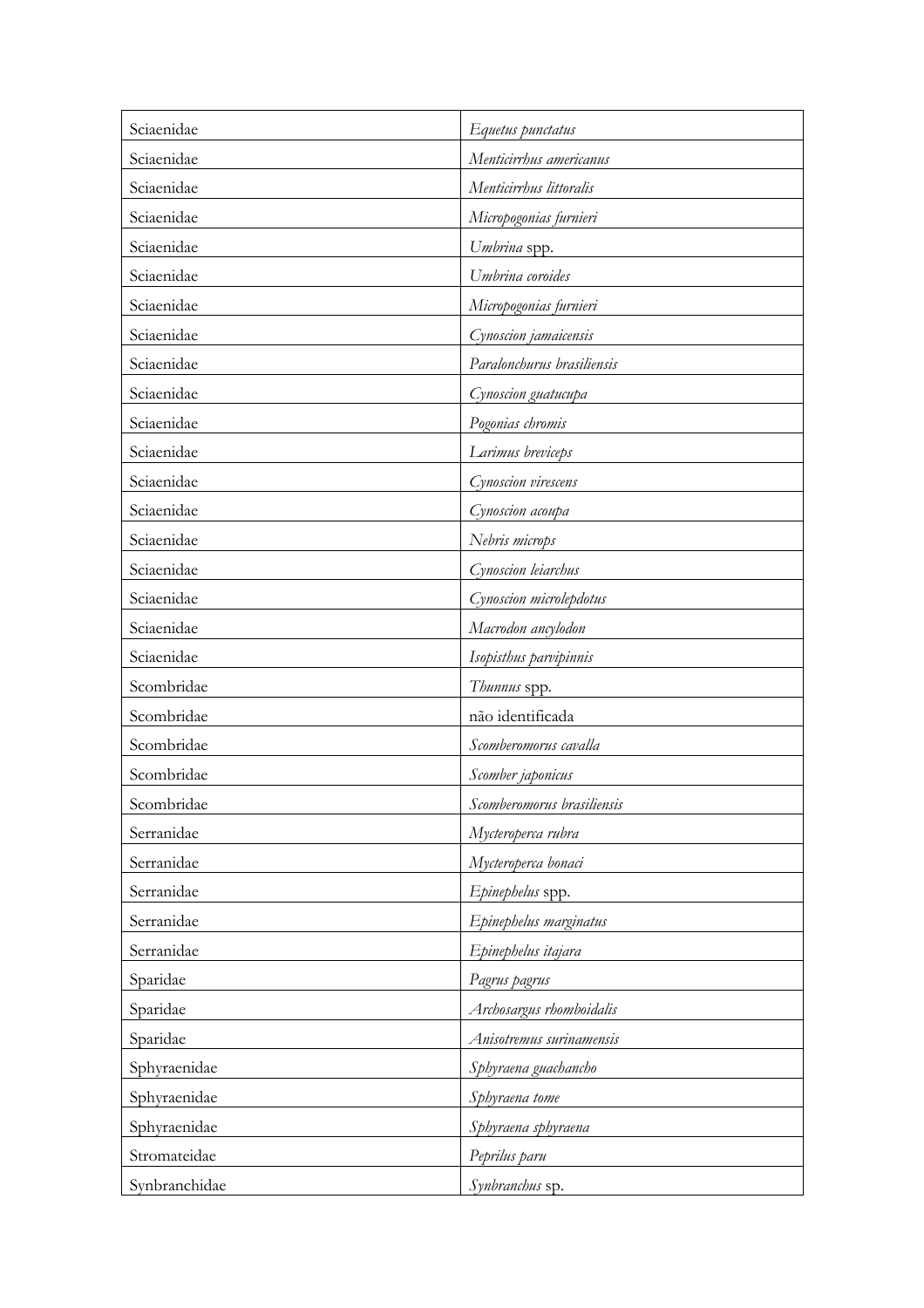| Trichiuridae | Trichiurus lepturus |
|--------------|---------------------|
| Triglidae    | Prionotus punctatus |
| Xiphiidae    | Xiphias gladius     |

Elasmobranches list (Chondrichthyes) landed on the São Paulo southern coast from 1995 to 2006. Source: Adapted from Mendonça & Miranda (2008).

| Family         | <b>Species</b>    |
|----------------|-------------------|
| Carcharhinidae | Carcharhinus spp. |
| Carcharhinidae | Carcharias taurus |
| Lamnidae       | Isurus oxyrinchus |
| Rajidae        | Raja spp.         |
| Rhinobatidae   | Rhinobatos spp.   |
| Squatinidae    | Squatina sp.      |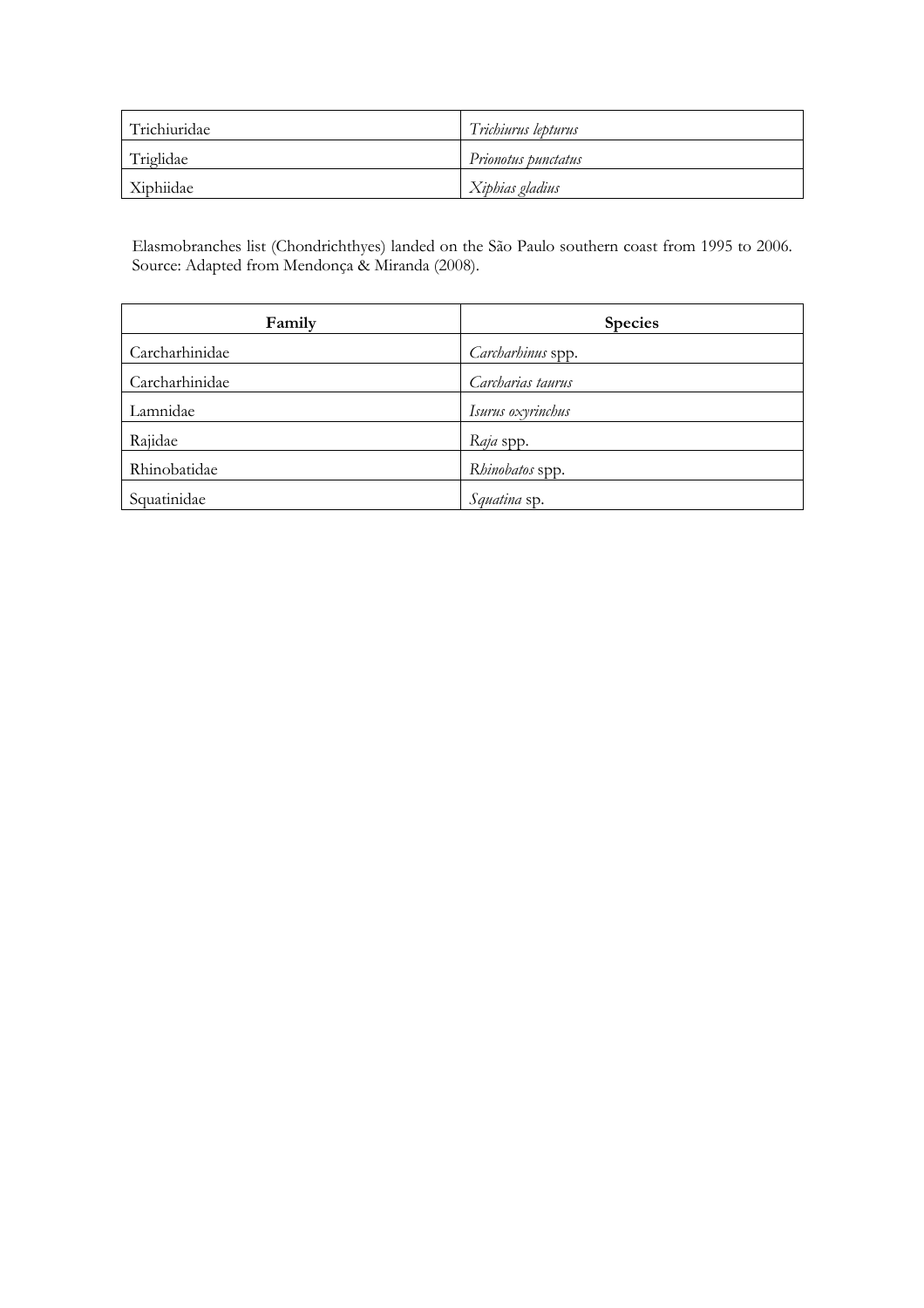| Family        | <b>Species</b>               |
|---------------|------------------------------|
| Geryonidae    | Chaceon spp.                 |
| Nephropidae   | Metanephrops rubellus        |
| Ocypodidae    | Ucides cordatus              |
| Palinuridae   | Panulirus spp.               |
| Pandalidae    | Plesionika longirostris      |
| Penaeidae     | Artemesia longinaris         |
| Penaeidae     | Litopenaeus schmitti         |
| Penaeidae     | Farfantepenaeus paulensis    |
| Penaeidae     | Farfantepenaeus brasiliensis |
| Penaeidae     | Farfantepenaeus spp.         |
| Penaeidae     | Xiphopenaeus kroyeri         |
| Peneidae      | Metanephrops rubellus        |
| Scyllaridae   | Scyllarides brasiliensis     |
| Solenoceridae | Pleoticus muelleri           |

*Crustacean* list landed on the São Paulo southern coast from 1995 to 2006. Source: Adapted from Mendonça & Miranda (2008).

Molluscs list landed on the São Paulo southern coast from 1995 to 2006. Source: Adapted from Mendonça & Miranda (2008).

| <b>Class</b>    | Family      | <b>Species</b>         |
|-----------------|-------------|------------------------|
| Bivalvia        | Mytioidae   | Perna perna            |
| Bivalvia        | Mytioidae   | Mytella guayanensis    |
| <b>Bivalvia</b> | Mytioidae   | Mytella falcatta       |
| Bivalvia        | Ostreidae   | Crassostrea brasiliana |
| Bivalvia        | Pectinidae  | Pecten ziczac          |
| Cephalopoda     | Loliginidae | Loligo sanpaulensis    |
| Cephalopoda     | Loliginidae | Loligo plei            |
| Cephalopoda     | Octopodidae | Octopus vulgaris       |
| Gastropoda      | Volutidae   | Zidona dufresnei       |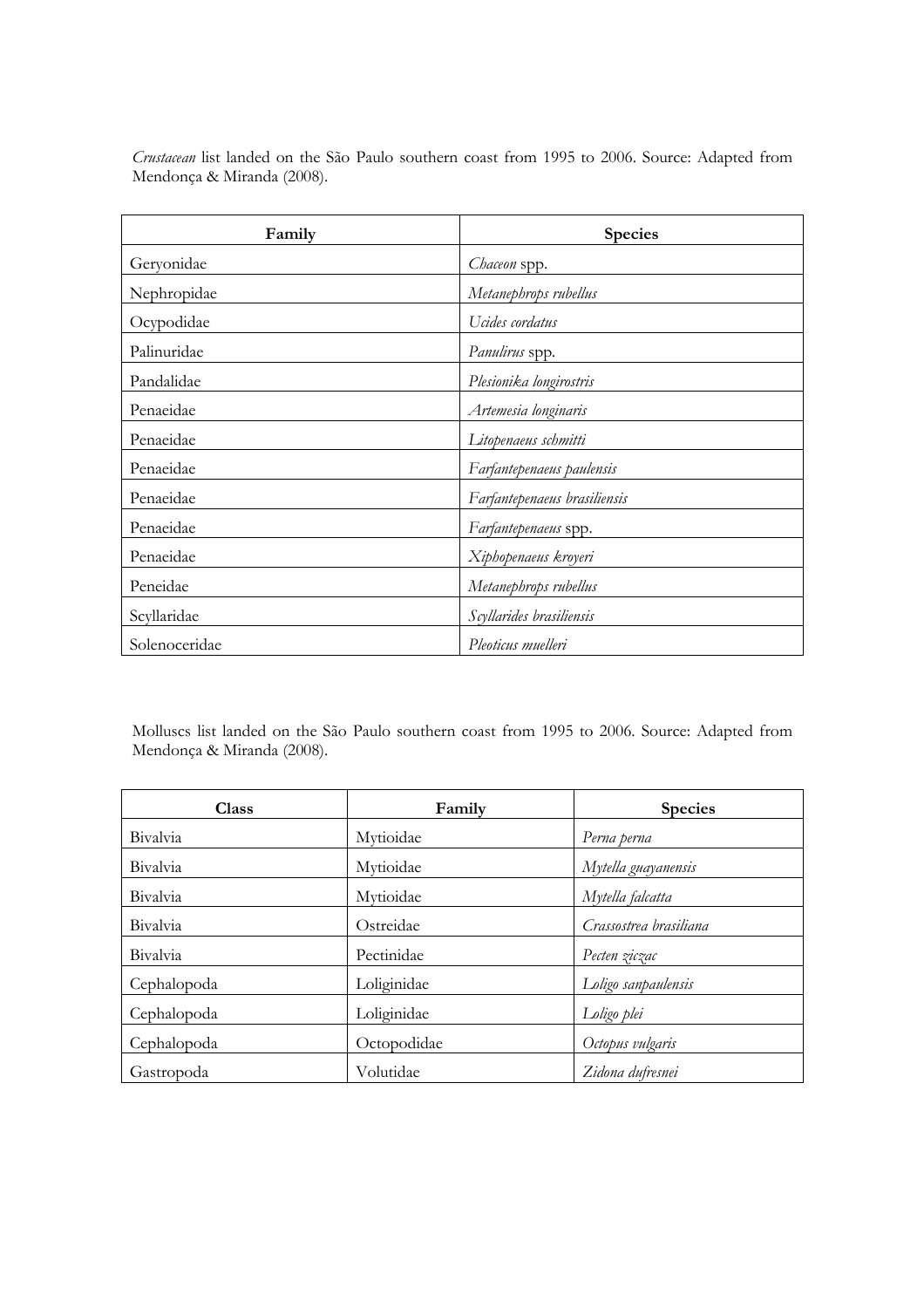EPA Cananéia-Iguape-Peruíbe avifauna. Species listed by family, guilds, behaviour, habitat, research priority, altitudinal distribution and conservation status. Source: Barbieri (2014, unpublished).

| Species                     | Guilds | Behaviour | Conservation<br><b>Action Priority</b> | Habitat | research<br>priority | altitudinal<br>distribution | <b>Conservation Status</b> |
|-----------------------------|--------|-----------|----------------------------------------|---------|----------------------|-----------------------------|----------------------------|
| <b>SPHENISCIDAE</b>         |        |           |                                        |         |                      |                             |                            |
| Spheniscus magellanicus     | AQ     | $\rm MI$  | <b>BA</b>                              | AC, AP  | $\overline{2}$       | $0-0$                       |                            |
| <b>PODICIPEDIDAE</b>        |        |           |                                        |         |                      |                             |                            |
| Podiceps dominicus          | AQ     | MI        | <b>BA</b>                              | LA, MC  | 3                    | $0 - 1900$                  |                            |
| Podiceps rolland            | AQ     | MI        | <b>ME</b>                              | MA, LA  | $\overline{c}$       | 1-1000                      |                            |
| Podiceps major              | AQ     | $\rm MI$  | <b>ME</b>                              | MA, LA  | $\overline{2}$       | $0 - 1200$                  |                            |
| Podilymbus podiceps         |        |           |                                        |         |                      |                             |                            |
| <b>DIOMEDEIDAE</b>          |        |           |                                        |         |                      |                             |                            |
| Diomedea exulans            | AQ     | MI        | <b>BA</b>                              | AC, AP  | 3                    | $0 - 0$                     |                            |
| Thalassarche melanophris    | AQ     | $\rm MI$  | <b>BA</b>                              | AC, AP  | $\mathfrak{Z}$       | $0-0$                       |                            |
| Thalassarche chlororhynchos | AQ     | MI        | BA                                     | AC, AP  | $\mathfrak{Z}$       | $0 - 0$                     |                            |
| Diomedea chrysostoma        | AQ     | MI        | <b>BA</b>                              | AC, AP  | 3                    | $0 - 0$                     |                            |
| <b>PROCELLARIIDAE</b>       |        |           |                                        |         |                      |                             |                            |
| Macronectes giganteus       | AQ     | MI        | BA                                     | AC, AP  | 3                    | $0 - 0$                     |                            |
| Daption capense             | AQ     | $\rm MI$  | <b>BA</b>                              | AC, AP  | $\overline{3}$       | $0 - 0$                     |                            |
| Fulmarus glacialoides       | AQ     | MI        | <b>BA</b>                              | AC, AP  | 3                    | $0 - 0$                     |                            |
| Pterodroma incerta          | AQ     | MI        | <b>BA</b>                              | AC, AP  | $\mathfrak{Z}$       | $0 - 0$                     |                            |
| Calonectris diomedea        | AQ     | MI        | <b>BA</b>                              | AC, AP  | $\mathfrak{Z}$       | $0 - 0$                     |                            |
| Pachyptila belcheri         | AQ     | MI        | BA                                     | AC, AP  | 3                    | $0 - 0$                     |                            |
| Pachyptila desolata         | AQ     | MI        | <b>BA</b>                              | AC, AP  | $\mathfrak{Z}$       | $0-0$                       |                            |
| Puffinus gravis             | AQ     | MI        | <b>BA</b>                              | AC, AP  | 3                    | $0-0$                       |                            |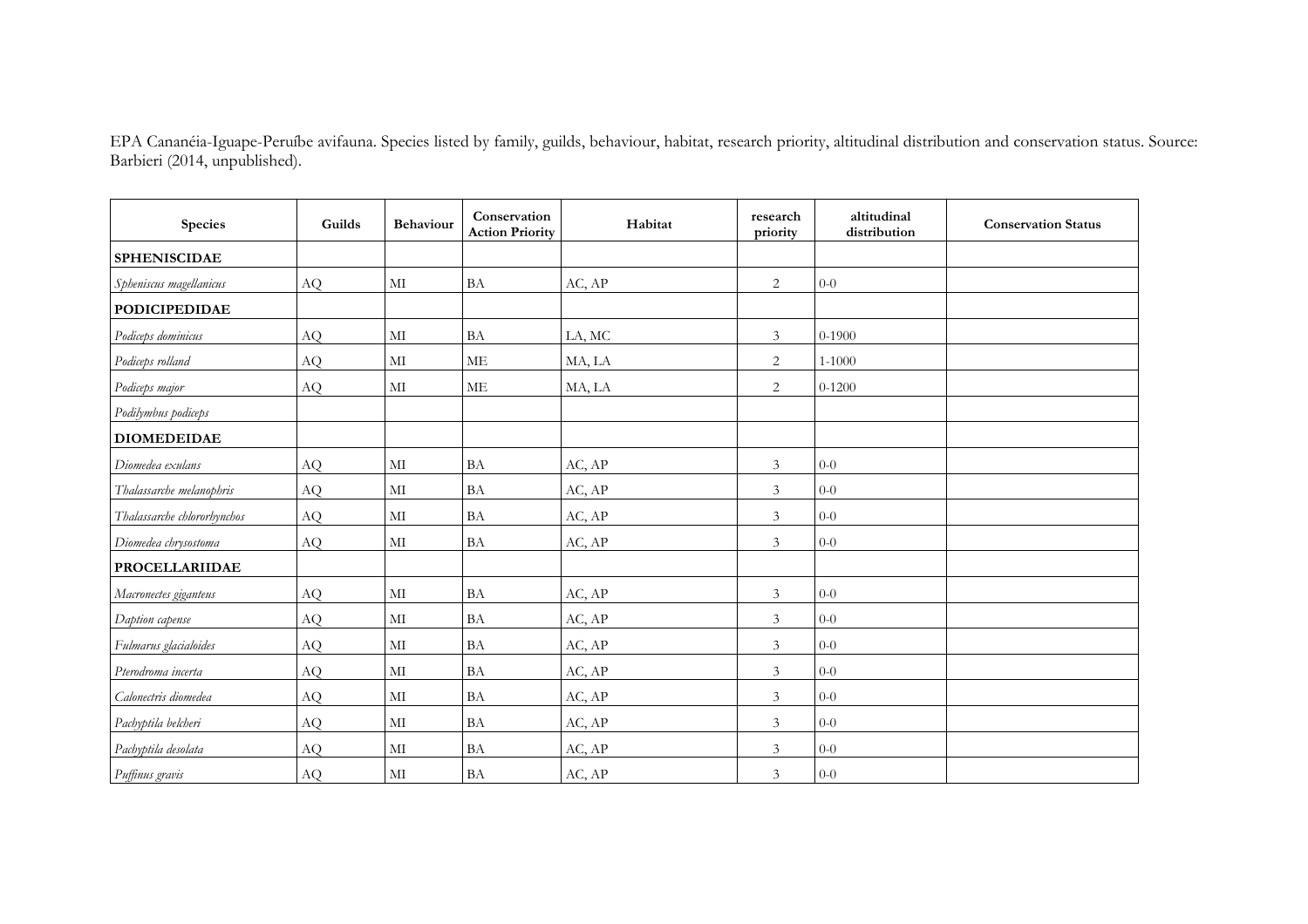| Puffinus puffinus          | AQ        | $\rm MI$                | <b>BA</b>                  | AC, AP                 | $\mathfrak{Z}$ | $0 - 0$    |
|----------------------------|-----------|-------------------------|----------------------------|------------------------|----------------|------------|
| Puffinus griseus           | AQ        | $\rm MI$                | $\ensuremath{\mathsf{BA}}$ | AC, AP                 | $\mathfrak{Z}$ | $0 - 0$    |
| Procellaria aequinoctialis | AQ        | MI                      | $\ensuremath{\mathsf{BA}}$ | AC, AP                 | $\mathfrak{Z}$ | $0 - 0$    |
| <b>OCEANITIDAE</b>         |           |                         |                            |                        |                |            |
| Oceanites oceanicus        | $\rm{AQ}$ | $\rm MI$                | $\ensuremath{\mathsf{BA}}$ | AC, AP                 | $\mathfrak{Z}$ | $0-0$      |
| <b>SULIDAE</b>             |           |                         |                            |                        |                |            |
| Sula leucogaster           | AQ        | $\mathbf{RE}$           | ${\rm AL}$                 | $\mathbf{A}\mathbf{C}$ | $\sqrt{2}$     | $0-0$      |
| PHALACROCORACIDAE          |           |                         |                            |                        |                |            |
| Phalacrocorax brasilianus  | AQ        | MI                      | ME                         | MA, LA, MC             | $\mathfrak{Z}$ | $0 - 1900$ |
| <b>ANHINGIDAE</b>          |           |                         |                            |                        |                |            |
| Anhinga anhinga            | AQ        | $\mathbb{R}\mathcal{E}$ | $\mathrm{AL}$              | $\mathbf{A}\mathbf{C}$ | 2              | $0 - 1300$ |
| <b>FREGATIDAE</b>          |           |                         |                            |                        |                |            |
| Fregata magnificens        | $\rm{AQ}$ | $\mathbf{RE}$           | AL                         | $\mathbf{A}\mathbf{C}$ | 2              | $0 - 1900$ |
| Ciconiidae                 |           |                         |                            |                        |                |            |
| Euxenura maguari           | AQ        | RE                      | AL                         | $\mathbf{A}\mathbf{C}$ | 2              | $0 - 800$  |
| Jabiru mycteria            | AQ        | RE                      | AL                         | $\mathbf{A}\mathbf{C}$ | $\overline{2}$ | $0 - 800$  |
| <b>ARDEIDAE</b>            |           |                         |                            |                        |                |            |
| Ardea cocoi                | AQ        | RE                      | ME                         | MA, LA, MC             | $\sqrt{2}$     | $0 - 900$  |
| Ardea alba                 | AQ        | RE                      | <b>ME</b>                  | MA, LA, MC             | $\mathfrak{Z}$ | $0 - 1900$ |
| Bubulcus ibis              | AQ, TE    | $\rm MI$                | $\mathbf{BA}$              | MA, LA, MC             | $\mathfrak{Z}$ | $0 - 1900$ |
| Botaurus pinnatus          | AQ        | RE                      | <b>ME</b>                  | MA, LA, MC             | 2              | $0 - 1100$ |
| <b>Butorides</b> striatus  | AQ        | RE                      | $\ensuremath{\mathsf{BA}}$ | MA, LA, MC             | $\mathfrak{Z}$ | $0 - 1900$ |
| Nycticorax nycticorax      | AQ        | $\mathbb{R}\mathcal{E}$ | $\operatorname{ME}$        | MA, LA, MC             | $\mathfrak{Z}$ | $0 - 1900$ |
| Nycticorax violaceus       | AQ        | RE                      | $\operatorname{ME}$        | MA, LA, MC             | 2              | $0-0$      |
| Trigrisoma lineatum        | AQ        | RE                      | ME                         | MA, LA, MC             | $\sqrt{2}$     | $0 - 1000$ |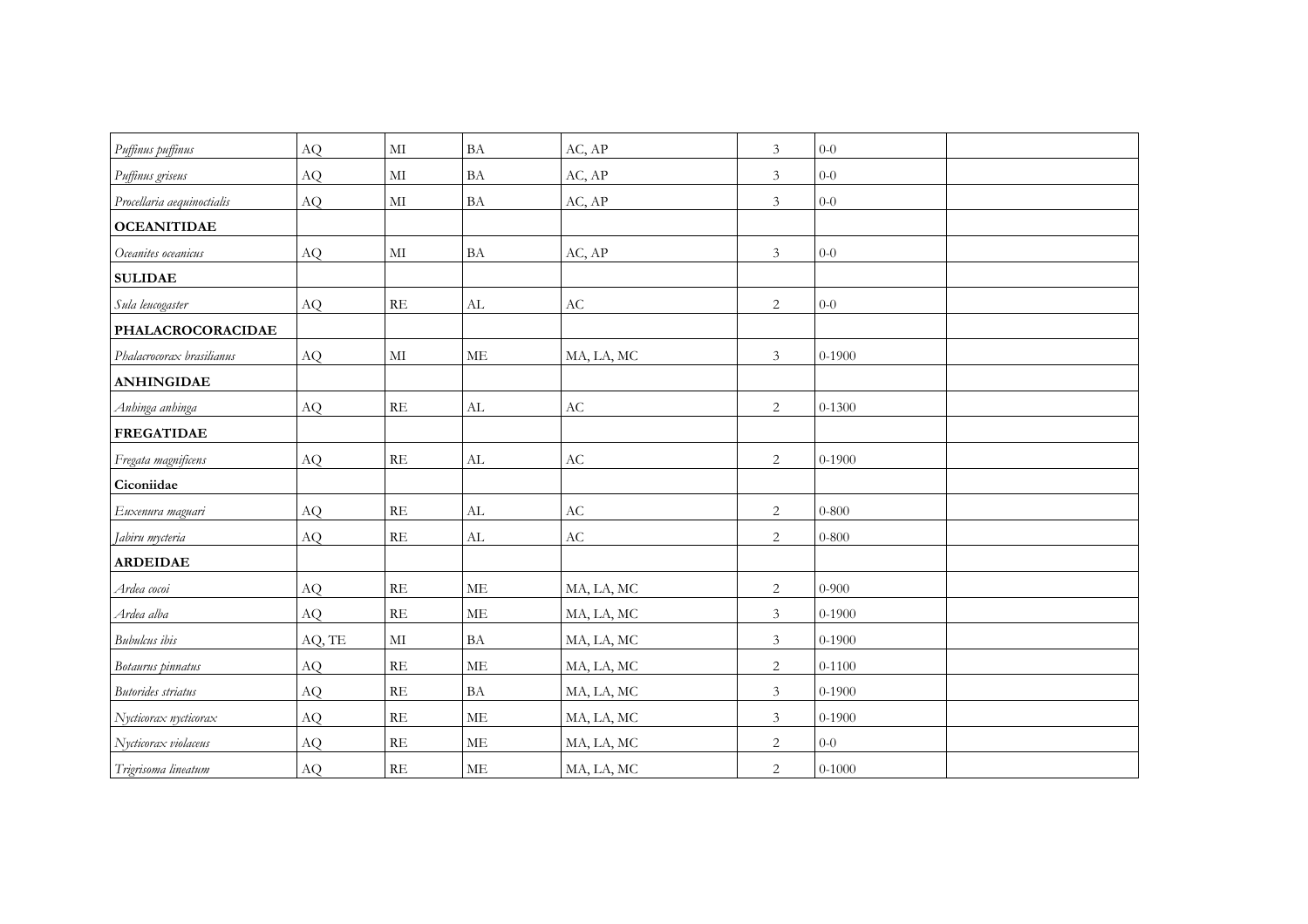| Syrigma sibilatrix       | AQ, TE | RE            | ME             | MA, LA, MC     | $\mathfrak{Z}$ | $0 - 1200$ |                    |
|--------------------------|--------|---------------|----------------|----------------|----------------|------------|--------------------|
| Egretta caerulea         | AQ     | $\mathbf{RE}$ | $\rm ME$       | MA, LA, MC     | $\overline{c}$ | $0 - 1900$ |                    |
| Egretta thula            | AQ     | RE            | <b>BA</b>      | MA, LA, MC     | $\mathfrak{Z}$ | $0 - 1900$ |                    |
| Ixobrychus involucris    | AQ     | RE            | $\rm ME$       | MA, LA, MC     | $\sqrt{2}$     | $0 - 0$    |                    |
| <b>THRESKIORNITHIDAE</b> |        |               |                |                |                |            |                    |
| Palatalea ajaja          | AQ     | $\rm MI$      | AL             | MA, LA, PA     | $\sqrt{2}$     | $0 - 800$  |                    |
| Eudocimus ruber          | AQ     | $\mathbf{RE}$ | UR             | MA, LA, PA     | $\mathbf{1}$   | $0 - 0$    | AmIB, AmSP, CITES1 |
| Phimosus infuscatus      | AQ     | MI            | AL             | MA, LA, PA     | $\overline{c}$ | $0 - 800$  |                    |
| Plegadis chihi           | AQ     | $\rm MI$      | A <sub>1</sub> | MA, LA, PA     | 2              | $0 - 800$  |                    |
| <b>PHOENICOPTERIDAE</b>  |        |               |                |                |                |            |                    |
| Phoenicopterus ruber     | AQ     | MI            | AL             | MA, PA         | $\mathbf{1}$   | $0-0$      | AmIB, CITES1       |
| <b>ANATIDAE</b>          |        |               |                |                |                |            |                    |
| Dendrocygna autumnalis   | AQ     | $\rm MI$      | <b>BA</b>      | MA, LA, PA     | $\mathfrak{Z}$ | $0 - 1900$ |                    |
| Dendrocygna bicolor      | AQ     | MI            | <b>BA</b>      | MA, LA, PA     | $\mathfrak{Z}$ | $0 - 1000$ |                    |
| Dendrocygna viduata      | AQ     | $\rm MI$      | <b>BA</b>      | MA, LA, PA     | $\mathfrak{Z}$ | $0 - 1000$ |                    |
| Anas bahamensis          | AQ     | $\rm MI$      | AL             | MA, LA, PA     | $\mathbf{1}$   | $0-0$      | AmSP               |
| Anas georgica            | AQ     | $\rm MI$      | ME             | MA, LA, PA     | $\overline{c}$ | $0 - 1900$ |                    |
| Anas platalea            |        |               |                |                |                |            |                    |
| Cairina moschata         | AQ     | $\mathbf{RE}$ | <b>ME</b>      | MA, LA, PA     | $\overline{c}$ | $0 - 1000$ |                    |
| Amazonetta brasiliensis  | AQ     | MI            | <b>BA</b>      | MA, LA, PA     | $\mathfrak{Z}$ | $0 - 1200$ |                    |
| Oxyura dominica          | AQ     | $\rm MI$      | $\rm ME$       | MA, LA, PA     | 3              | $0 - 800$  |                    |
| <b>CATHARTIDAE</b>       |        |               |                |                |                |            |                    |
| Cathartes aura           | AE     | $\mathbf{RE}$ | BA             | FP, FL, FR, FS | $\mathfrak{Z}$ | $0 - 1900$ |                    |
| Coragyps atratus         | AE     | RE            | <b>BA</b>      | FP, FL, FR, FS | $\mathfrak{Z}$ | $0 - 1900$ |                    |
| Sarcorhanphus papa       | AE     | RE            | UR             | FP, FL, FR, FS | $\mathbf{1}$   | $0 - 1900$ | ${\rm AmSP}$       |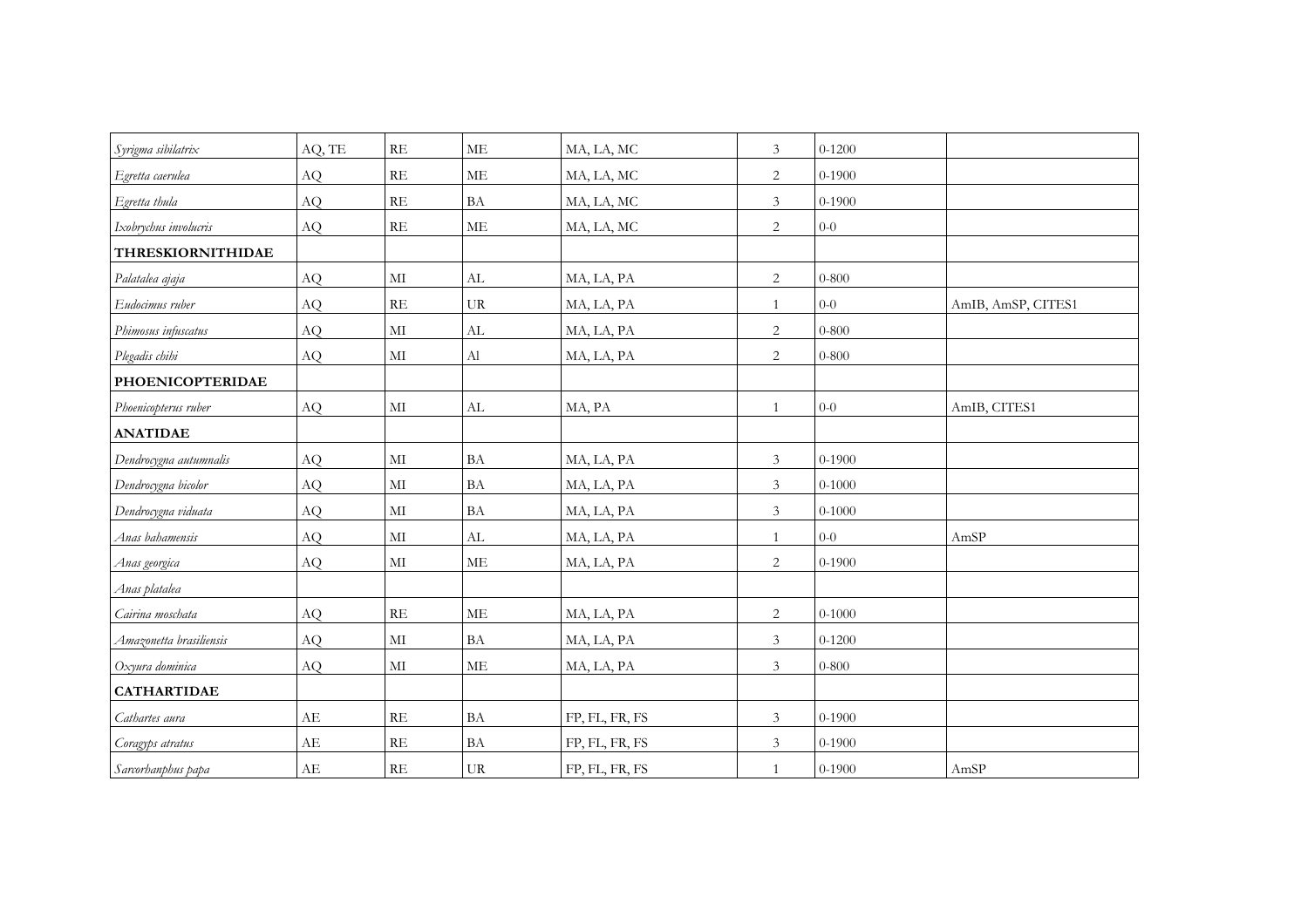| <b>PANDIONIDAE</b>         |            |               |                            | FP, FL, FR, FS     |                |            |                        |
|----------------------------|------------|---------------|----------------------------|--------------------|----------------|------------|------------------------|
| Pandion haliaetus          | AQ         | $\rm MI$      | AL                         | MA, LA             | 2              | $0-0$      | PaSP                   |
| <b>ACCIPTRIDAE</b>         |            |               |                            |                    |                |            |                        |
| Harpagus bidentatus        | AR         | RE            | <b>ME</b>                  | FP, FL, FR, FS, FM | $\mathfrak{Z}$ | $0 - 1900$ |                        |
| Chondrohierax unicatus     | AR         | RE            | <b>ME</b>                  | FP, FL, FR, FS, FM | $\overline{c}$ | $0 - 1900$ |                        |
| Harpagus diodon            | AR         | RE            | <b>ME</b>                  | FP, FL, FR, FS, FM | $\mathfrak{Z}$ | $0 - 1900$ |                        |
| Buteo albicaudatus         | ${\rm AR}$ | $\mathbf{RE}$ | <b>BA</b>                  | FP, FL, FR, FS, FM | $\mathfrak{Z}$ | $0 - 1900$ |                        |
| Buteo brachyurus           | AR         | RE            | <b>BA</b>                  | FP, FL, FR, FS, FM | $\mathfrak{Z}$ | $0 - 1200$ |                        |
| Buteo leucorrhous          | AR         | MI            | BA                         | FP, FL, FR, FS, FM | $\mathfrak{Z}$ | $0 - 1900$ |                        |
| Buteo magnirostris         | AR         | RE            | <b>BA</b>                  | FP, FL, FR, FS, FM | $\mathfrak{Z}$ | $0 - 1900$ |                        |
| Buteogallus urubitinga     | AR         | RE            | <b>ME</b>                  | FP, FL, FR, FS, FM | $\overline{2}$ | $0 - 1900$ |                        |
| Buteogallus aequinoctialis | AR, AQ     | RE            | AL                         | MA, FP,FL, FR, FS  | $\mathbf{1}$   | $0-0$      | AmSP                   |
| Parabuteo unicinctus       | AR         | RE            | AL                         | FP, FL, FR, FS, MA | $\mathbf{1}$   | $0 - 1900$ | AmSP                   |
| Accipiter bicolor          | AR         | RE            | <b>ME</b>                  | FP, FL, FR, FS, FM | 3              | $0 - 1900$ |                        |
| Accipiter poliogaster      | AR         | RE            | UR                         | FP, FL, FR, FS, FM | $\mathbf{1}$   | $0 - 0$    | AmIB, AmSP             |
| Accipiter striatus         | AR         | RE            | <b>ME</b>                  | FP, FL, FR, FS, FM | 3              | $0 - 1900$ |                        |
| Elanoides forficatus       | AR         | $\mathbf{M}$  | <b>BA</b>                  | FP, FL, FR, FS, FM | 3              | $0 - 1900$ |                        |
| Elanus caeruleus           | AR         | $\mathbf{M}$  | $\ensuremath{\mathsf{BA}}$ | FP, FL, FR, FS, FM | $\mathfrak{Z}$ | $0 - 1900$ |                        |
| Ictinia plumbea            | AR         | RE            | BA                         | FP, FL, FR, FS, FM | 3              | $0 - 1900$ |                        |
| Leucopternis lacernulata   | AR         | RE            | AL                         | FP, FL, FR, FS,    | $\mathbf{1}$   | $0 - 900$  | EN, IUCN-E, AmIB, AmSP |
| Leucopternis polionota     | ${\rm AR}$ | RE            | AL                         | FP, FL, FR, FS, FM | $\mathbf{1}$   | $0 - 1900$ | EN, IUCN-V, AmIB, AmSP |
| Spizaetus ornatus          | AR         | RE            | <b>UR</b>                  | FP, FL, FR, FS, FM | $\mathbf{1}$   | $0 - 1200$ | PaIB, AmSP             |
| Spizaetus tyrannus         | AR         | RE            | AL                         | FP, FL, FR, FS, FM | $\mathbf{1}$   | $0-1900$   | PaIB, AmSP             |
| Spizastur melanoleucos     | AR         | RE            | AL                         | FP, FL, FR, FS, FM | 1              | $0 - 1200$ | AmIB, AmSP             |
| Harpia harpyja             | AR         | MI            | UR                         | FP, FL, FR, FS, FM | $\mathbf{1}$   | $0 - 900$  | AmIB, AmSP, CITES1     |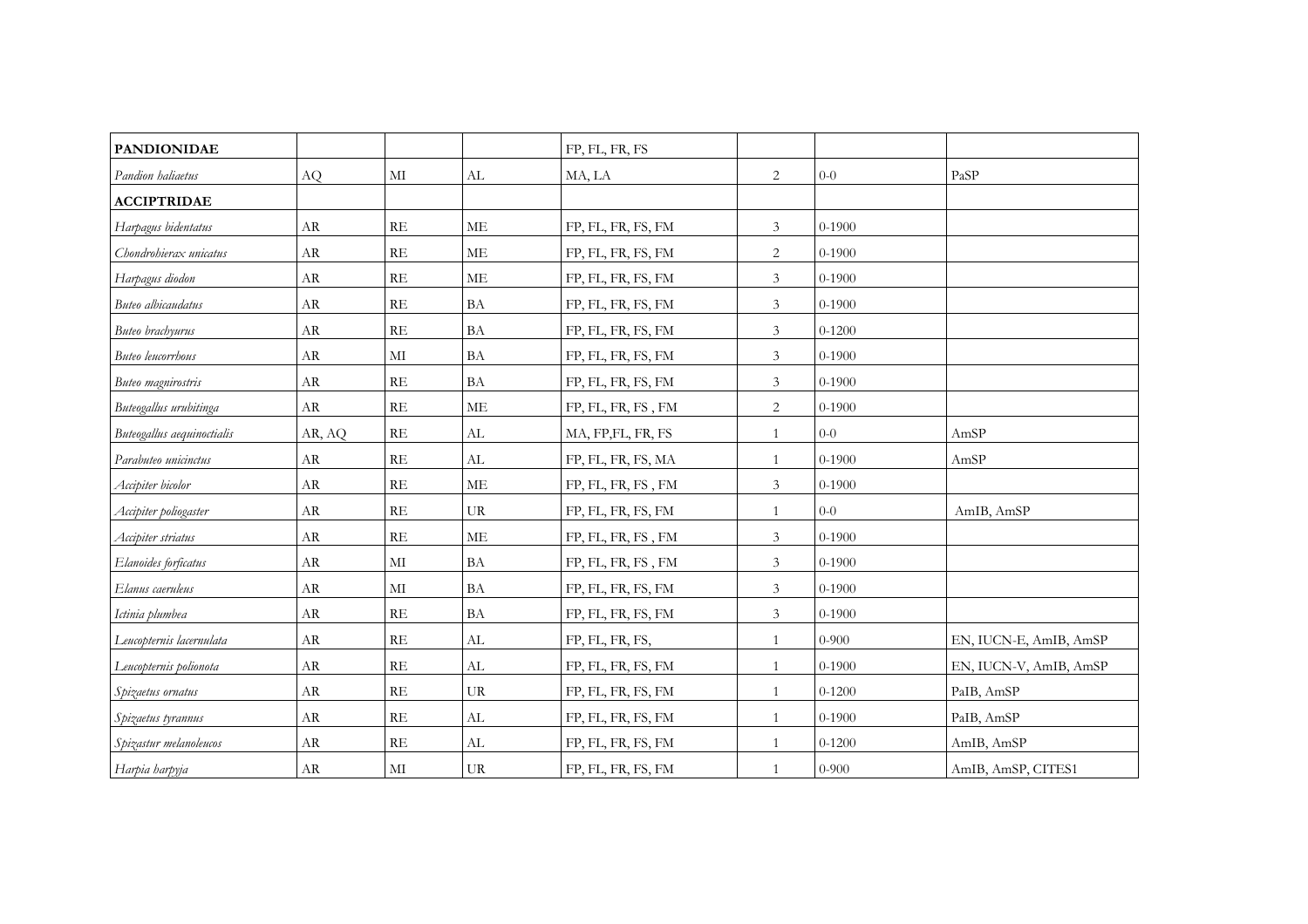| Heterospizias meridionalis | AR         | $\mathbf{M}$  | <b>UR</b>                         | FP, FL, FR, FS, FM | -1             | $0 - 900$  |                                   |
|----------------------------|------------|---------------|-----------------------------------|--------------------|----------------|------------|-----------------------------------|
| <b>FALCONIDAE</b>          |            |               |                                   |                    |                |            |                                   |
| Falco deiroleucus          | <b>AR</b>  | $\mathbf{M}$  | <b>UR</b>                         | FP, FL, FR, FS, FM | 1              | $0 - 1900$ | AmIB, AmSP                        |
| Falco femoralis            | AR         | MI            | <b>BA</b>                         | FP, FL, FR, FS, FM | $\mathfrak{Z}$ | $0 - 1900$ |                                   |
| Falco sparverius           | AR         | MI            | <b>BA</b>                         | FP, FL, FR, FS, FM | $\mathfrak{Z}$ | $0 - 1900$ |                                   |
| Falco rufigularis          | AR         | MI            | <b>ME</b>                         | FP, FL, FR, FS, FM | $\mathfrak{Z}$ | $0-900$    |                                   |
| Polyborus plancus          | ${\rm AR}$ | RE            | $\ensuremath{\mathsf{BA}}$        | FP, FL, FR, FS, FM | $\mathfrak{Z}$ | $0 - 1900$ |                                   |
| Herpetotheres cachinnans   | AR         | RE            | <b>ME</b>                         | FP, FL, FR, FS, FM | $\mathfrak{Z}$ | $0 - 1900$ |                                   |
| Micrastur ruficollis       | AR         | RE            | ME                                | FP, FL, FR, FS, FM | 2              | $0 - 1900$ |                                   |
| Micrastur semitorquatus    | AR         | RE            | $\operatorname{ME}$               | FP, FL, FR, FS, FM | 2              | $0 - 1900$ |                                   |
| Milvago chimachima         | AR         | RE            | BA                                | FP, FL, FR, FS, FM | $\mathfrak{Z}$ | $0 - 1900$ |                                   |
| Poliburus carcara          | AR         | RE            | <b>BA</b>                         | FP, FL, FR, FS, FM | $\mathfrak{Z}$ | $0 - 1900$ |                                   |
| <b>CRACIDAE</b>            |            |               |                                   |                    |                |            |                                   |
| Pipile jacutinga           | AR         | $\mathbf{RE}$ | $\ensuremath{\mathrm{UR}}\xspace$ | FL, FR, FS, FM     | $\mathbf{1}$   | $0 - 1300$ | EN, IUCN-E, AmIB, AmSP,<br>CITES1 |
| Penelope obscura           | AR         | RE            | AL                                | FL, FR, FS, FM     | 1              | $0 - 1900$ | EN, AmIB, PaSP                    |
| Penelope superciliaris     | AR         | RE            | <b>ME</b>                         | FL, FR, FS, FM     | $\overline{c}$ | $0 - 1100$ |                                   |
| Ortalis squamata           | AR         | RE            | <b>ME</b>                         | FL, FR, FS, FM     | 2              | $0 - 1900$ | EN, AmSP                          |
| <b>PHASIANIDAE</b>         |            |               |                                   |                    |                |            |                                   |
| Odontophorus capueira      | TE         | $\mathbf{RE}$ | AL                                | FL, FM, FS         | 1              | $0 - 1900$ | $\mathop{\rm EN}\nolimits$        |
| <b>RALLIDAE</b>            |            |               |                                   |                    |                |            |                                   |
| Aramides mangle            | TE, AQ     | RE            | <b>UR</b>                         | MC                 | $\mathbf{1}$   | $0 - 0$    | AmSP                              |
| Aramides cajanea           | TE, AQ     | RE            | <b>BA</b>                         | MC                 | 3              | $0 - 1900$ |                                   |
| Aramides saracura          |            |               |                                   |                    |                |            |                                   |
| Amaurolimnas concolor      | TE, AQ     | RE            | <b>ME</b>                         | $\rm MC$           | $\overline{c}$ | $0 - 1000$ |                                   |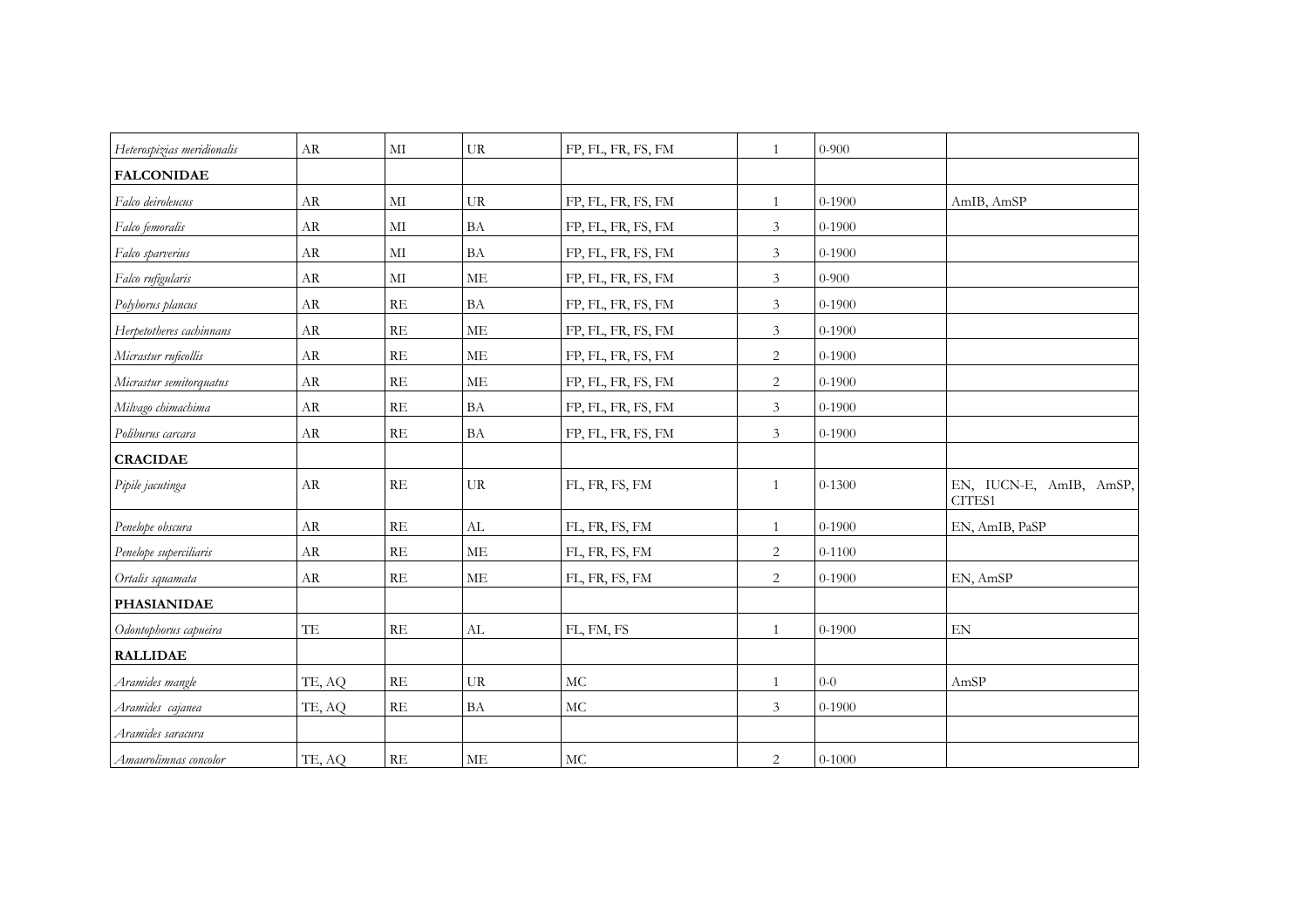| Laterallus melanophaius | TE, AQ                   | RE                      | <b>ME</b> | MC            | $\overline{c}$              | $0 - 1100$ |      |
|-------------------------|--------------------------|-------------------------|-----------|---------------|-----------------------------|------------|------|
| Fulica armilata         | TE, AQ                   | RE                      | <b>ME</b> | MC            | $\sqrt{2}$                  | $0 - 1100$ |      |
| Laterallus viridis      | TE, AQ                   | RE                      | <b>ME</b> | MC            | 2                           | $0 - 1100$ |      |
| Porphyrula martinica    | TE, AQ                   | RE                      | <b>BA</b> | MC, LA        | $\mathfrak{Z}$              | $0 - 1200$ |      |
| Porphyriops melanops    | TE, AQ                   | <b>RE</b>               | <b>BA</b> | MC, LA        | $\mathfrak{Z}$              | $0 - 1900$ |      |
| Porphyriops melanops    | TE, AQ                   | RE                      | <b>ME</b> | MC            | $\sqrt{2}$                  | $0 - 1100$ |      |
| Porzana albicollis      | TE, AQ                   | RE                      | <b>BA</b> | $\rm MC$      | $\mathfrak{Z}$              | $0 - 1900$ |      |
| Porzana flaviventer     | TE, AQ                   | RE                      | <b>ME</b> | $\rm MC$      | 2                           | $0 - 1100$ |      |
| Gallinula chloropus     | TE, AQ                   | $\mathbb{R}\mathcal{E}$ | <b>BA</b> | MC, LA        | $\mathfrak{Z}$              | $0 - 1900$ |      |
| Rallus longirostris     | TE, AQ                   | RE                      | <b>ME</b> | $\rm MC$      | 2                           | $0 - 0$    |      |
| Rallus sanguinolentus   | TE, AQ                   | RE                      | <b>ME</b> | $\rm MC$      | $\overline{c}$              | $0 - 1100$ |      |
| Rallus nigricans        | TE, AQ                   | $\mathbf{RE}$           | ME        | MC            | $\overline{c}$              | $0 - 1100$ |      |
| <b>HAEMATOPODIDAE</b>   |                          |                         |           |               |                             |            |      |
| Haematopus palliatus    | AQ, PL                   | MI                      | ME        | PA            | $\sqrt{2}$                  | $0-0$      | AmSP |
| <b>CHARADRIIDAE</b>     |                          |                         |           |               |                             |            |      |
| Vanellus chilensis      | TE                       | RE                      | BA        |               | $\ensuremath{\mathfrak{Z}}$ | $0 - 1900$ |      |
| Pluvialis dominica      | PL                       | $\mathbf{M}$            | <b>ME</b> | PA            | $\overline{c}$              | $0 - 800$  |      |
| Pluvialis squatarola    | PL                       | $\mathbf{M}$            | <b>ME</b> | PA            | 2                           | $0 - 0$    |      |
| Charadrius collaris     | PL                       | MI                      | <b>ME</b> | PA            | $\overline{2}$              | $0-0$      |      |
| Charadrius semipalmatus | PL                       | $\mathbf{M}$            | ME        | PA            | 2                           | $0 - 0$    |      |
| Charadrius wilsonia     | PL                       | $\mathbf{M}$            | <b>ME</b> | $\mathbf{PA}$ | 2                           | $0 - 0$    |      |
| Charadrius falklandicus | PL                       | $\mathbf{M}$            | ME        | PA            | 2                           | $0 - 0$    |      |
| Charadrius modestus     | $\ensuremath{\text{PL}}$ | $\rm MI$                | $\rm{Me}$ | $\mathbf{PA}$ | 2                           | $0 - 0$    |      |
| <b>SCOLOPACIDAE</b>     |                          |                         |           |               |                             |            |      |
| Arenaria interpres      | PL                       | MI                      | ME        | PA,           | 2                           | $0 - 0$    |      |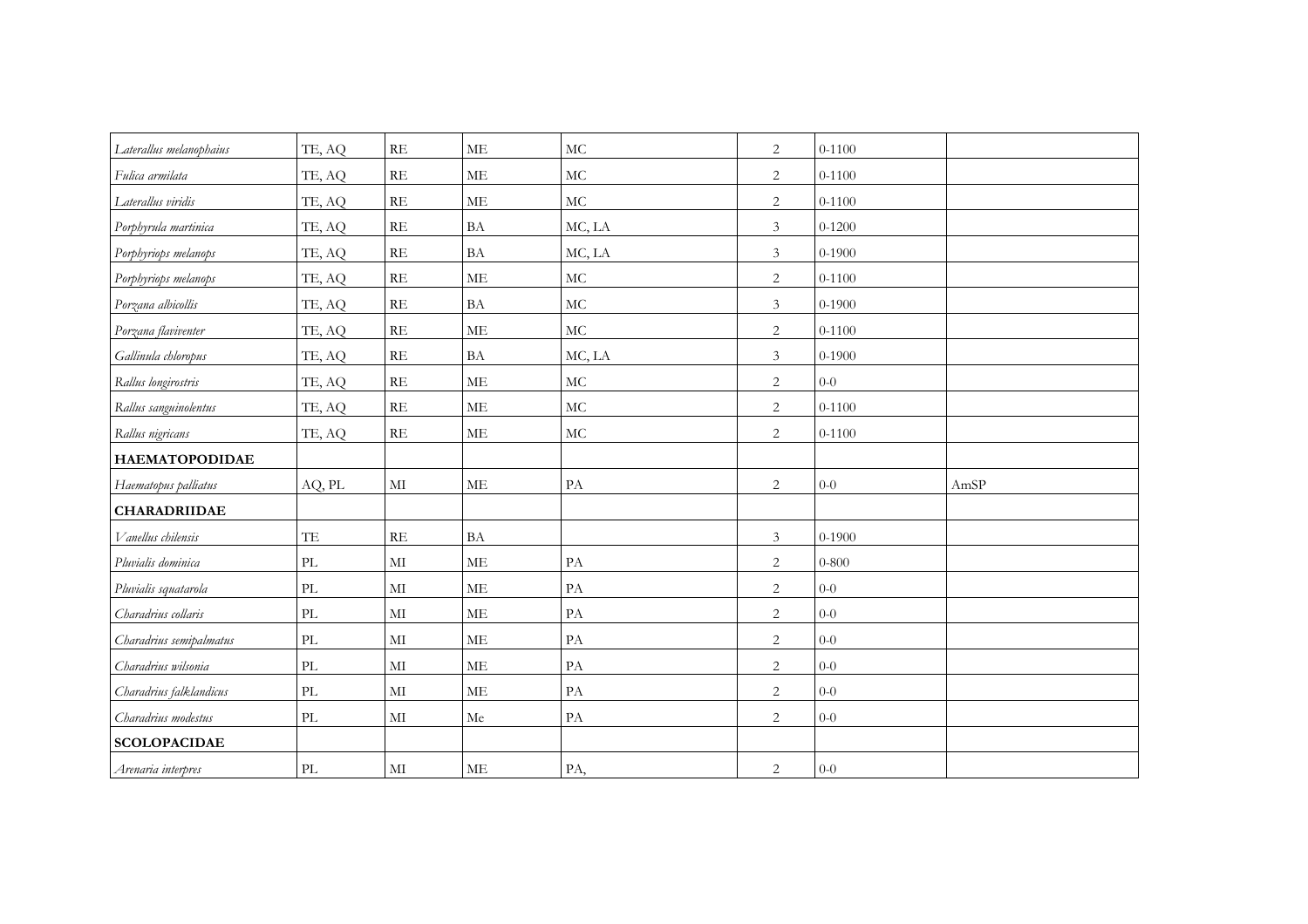| Gallinago galinago          | PL, AQ                          | MI            | ME                         | PA, MA, LA | 2              | $0-1900$   |      |
|-----------------------------|---------------------------------|---------------|----------------------------|------------|----------------|------------|------|
| Limosa haemastica           | $\ensuremath{\text{PL}}\xspace$ | $\rm MI$      | AL                         | PA, MA     | 1              | $0 - 0$    | AmSP |
| Catoptrophorus semipalmatus | PL                              | MI            | <b>ME</b>                  | PA, MA     | $\overline{c}$ | $0 - 0$    |      |
| Bartramia longicauda        | PL, AQ                          | $\rm MI$      | <b>ME</b>                  | PA, MA, LA | $\sqrt{2}$     | $0 - 1100$ |      |
| Calidris alba               | PL                              | $\rm MI$      | ME                         | PA, MA     | $\overline{c}$ | $0 - 0$    |      |
| Calidris canutus            | PL                              | MI            | <b>ME</b>                  | PA, MA     | $\sqrt{2}$     | $0 - 0$    |      |
| Calidris fuscicollis        | PL, AQ                          | MI            | ME                         | PA, MA, LA | 2              | $0 - 1200$ |      |
| Calidris pusilla            | PL,AQ                           | MI            | ME                         | PA.MA      | $\sqrt{2}$     | $0-0$      |      |
| Calidris melanotos          | $\mathbf{PL}$                   | $\rm MI$      | $\operatorname{ME}$        | PA, MA     | $\overline{c}$ | $0 - 1200$ |      |
| Actitis macularia           | PL                              | $\rm MI$      | ME                         | PA, MA, LA | $\sqrt{2}$     | $0 - 1900$ |      |
| Tringa flavipes             | PL, AQ                          | MI            | ME                         | PA, MA, LA | $\overline{c}$ | $0 - 1900$ |      |
| Tringa melanoleuca          | PL, AQ                          | MI            | $\operatorname{ME}$        | PA, MA, LA | $\overline{c}$ | $0 - 1900$ |      |
| Tringa solitaria            | PL, AQ                          | MI            | $\operatorname{ME}$        | PA, MA, LA | $\overline{c}$ | $0 - 1900$ |      |
| Phalaropus tricolor         | PL, AQ                          | MI            | ME                         | PA, MA, LA | $\overline{c}$ | $0 - 1900$ |      |
| Tryngites subruficollis     | PL,AQ                           | MI            | $\operatorname{ME}$        | PA, MA, LA | $\mathbf{1}$   | $0-0$      |      |
| Numenius phaeopus           | PL,AQ                           | MI            | $\operatorname{ME}$        | PA, MA, LA | $\mathbf{1}$   | $0-0$      |      |
| <b>STERCORARIIDAE</b>       |                                 |               |                            |            |                |            |      |
| Stercorarius skua           | AQ                              | $\rm MI$      | BA                         | AC, AP     | $\mathfrak{Z}$ | $0-0$      |      |
| Stercorarius parasiticus    | AQ                              | $\rm MI$      | <b>BA</b>                  | AC, AP     | $\overline{3}$ | $0 - 0$    |      |
| Stercorarius longicaudus    | AQ                              | $\rm MI$      | $\ensuremath{\mathsf{BA}}$ | AC, AP     | 3              | $0-0$      |      |
| Stercorarius pomarinus      | AQ                              | $\rm MI$      | $\ensuremath{\mathsf{BA}}$ | AC,AP      | $\overline{2}$ | $0-0$      |      |
| <b>STERNIDAE</b>            |                                 |               |                            |            |                |            |      |
| Thalasseus acuflavidus      | AQ                              | $\mathbf{RE}$ | AL                         | AC, PA     | $\mathbf{1}$   | $0-0$      |      |
| Sterna hirundinacea         | AQ                              | MI            | AL                         | AC, PA     | $\mathbf{1}$   | $0 - 0$    | AmSP |
| Sterna superciliaris        | AQ                              | RE            | ME                         | AC, PA     | $\mathfrak{Z}$ | $0 - 800$  |      |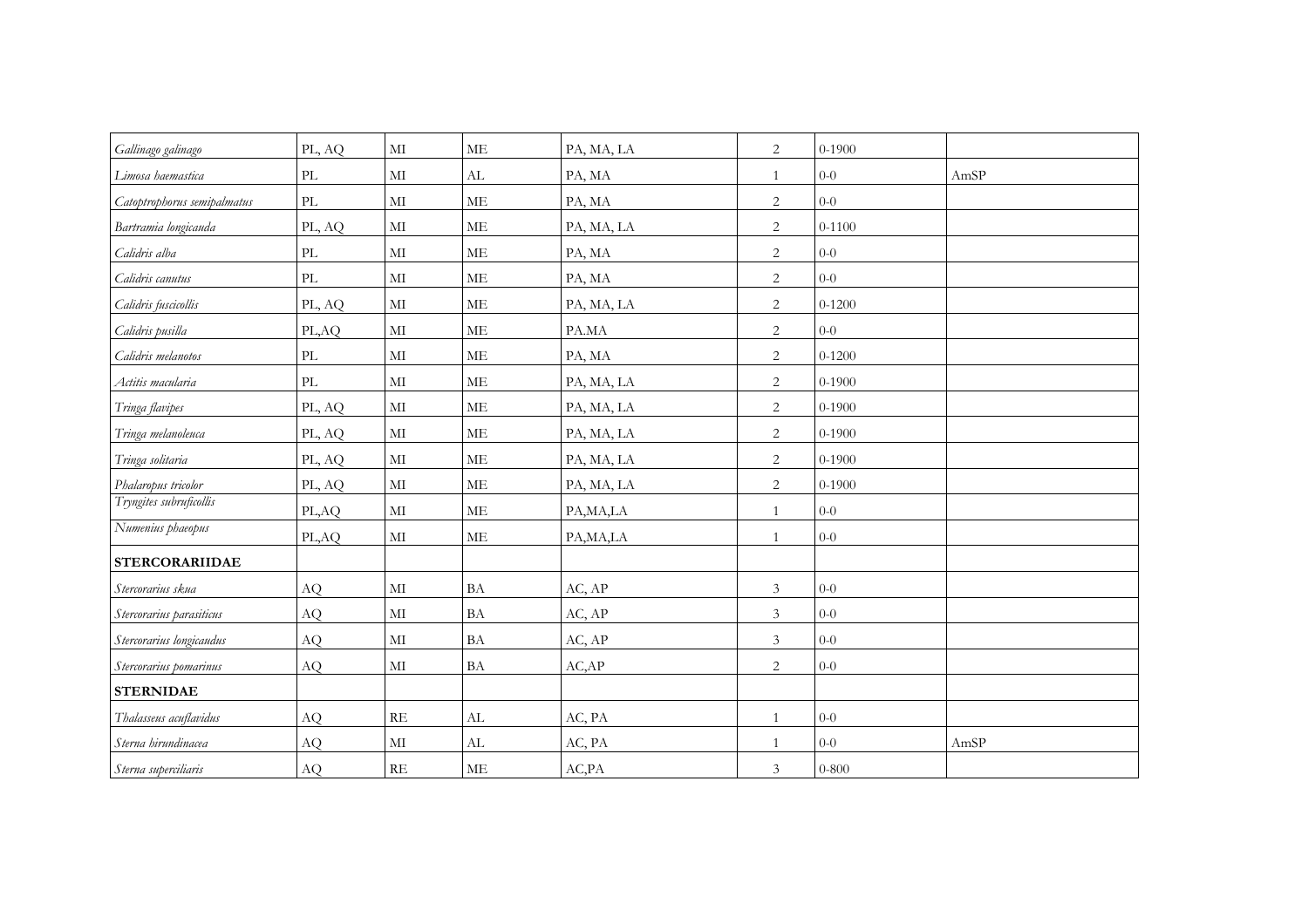| Sterna hirundo       | AQ         | MI            | ME        | AC,PA              | 2              | $0 - 0$    |                                   |
|----------------------|------------|---------------|-----------|--------------------|----------------|------------|-----------------------------------|
| Thalasseus maximus   | <b>AQ</b>  | $\mathbb{RE}$ | UR        | AC,PA              | 1              | $0 - 0$    | AmSP                              |
| Sterna trudeaui      | AQ         | MI            | ME        | AC,PA              | $\overline{c}$ | $0 - 0$    |                                   |
| Phaetusa simplex     | AQ         | $\rm MI$      | BA        | AC, PA             | $\mathfrak{Z}$ | $0 - 0$    |                                   |
| Anous stolidus       | AQ         | MI            | $\rm MI$  | AC, PA             | $\mathbf{1}$   | $0 - 0$    |                                   |
| <b>LARIDAE</b>       |            |               |           |                    |                |            |                                   |
| Larus dominicanus    | AQ         | $\mathbf{RE}$ | <b>BA</b> | AC,PA              | $\mathfrak{Z}$ | $0 - 0$    |                                   |
| Larus maculipenis    | AQ         | $\rm MI$      | BA        | AC, PA             | $\mathfrak{Z}$ | $0 - 0$    |                                   |
| Larus cirrocephalus  |            |               |           |                    |                |            |                                   |
| <b>RYNCHOPIDAE</b>   |            |               |           |                    |                |            |                                   |
| Rhynchops nigra      | AQ         | $\rm MI$      | ME        | AC, PA             | $\overline{c}$ | $0 - 0$    |                                   |
| <b>COLUMBIDAE</b>    |            |               |           |                    |                |            |                                   |
| Columba livia        | AR         | $\mathbf{RE}$ | $\rm BA$  | FP, FL, FR, FS     | $\mathfrak{Z}$ | $0 - 1900$ |                                   |
| Columba cayennensis  | AR         | $\rm MI$      | ME        | FP, FL, FR, FS     | $\overline{2}$ | $0 - 1300$ |                                   |
| Columba plumbea      | AR         | $\rm MI$      | ME        | FP, FL, FR, FS     | $\overline{c}$ | $0 - 1900$ |                                   |
| Columbina talpacoti  | AR         | RE            | BA        | FP, FL, FR, FS     | $\mathfrak{Z}$ | $0 - 1200$ |                                   |
| Zenaida auriculata   | ${\rm AR}$ | $\mathbf{M}$  | BA        | FP, FL, FR, FS     | $\mathfrak{Z}$ | $0 - 1900$ |                                   |
| Claravis pretiosa    | AR         | RE            | ME        | FP, FL, FR, FS     | $\mathfrak{Z}$ | $0 - 1200$ |                                   |
| Geotrygon montana    | AR, TE     | RE            | <b>ME</b> | FP, FL, FR, FS     | $\overline{c}$ | $0 - 1400$ |                                   |
| Leptotila rufaxilla  | AR         | RE            | <b>BA</b> | FP, FL, FR, FS     | $\overline{c}$ | $0 - 1100$ |                                   |
| Leptotila verreauxi  | ${\rm AR}$ | $\mathbf{RE}$ | <b>BA</b> | FP, FL, FR, FS     | $\mathfrak{Z}$ | $0 - 1900$ |                                   |
| <b>PSITACIDAE</b>    |            |               |           |                    |                |            |                                   |
| Amazona brasiliensis | ${\rm AR}$ | RE            | UR        | FP, FL, FR, FS, MA | 1              | $0 - 0$    | EN, IUCN-E, AmIB, AmSP,<br>CITES1 |
| Pionus maximiliani   | ${\rm AR}$ | RE            | <b>BA</b> | FP, FL, FR, FS     | $\overline{c}$ | $0 - 1900$ |                                   |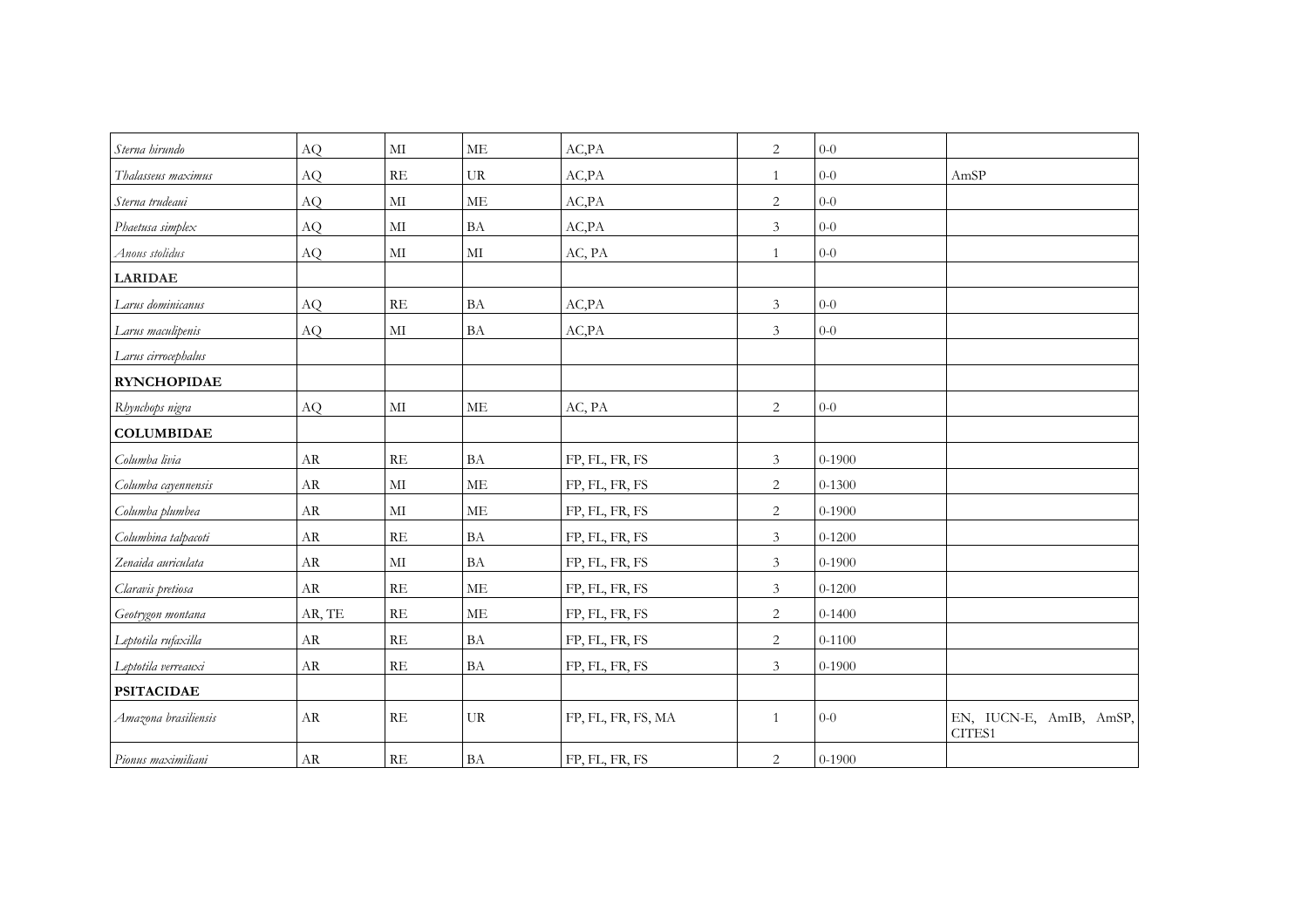| Pionopsitta pileata      | <b>AR</b>  | <b>MIAL</b>   | <b>UR</b>           | FP, FL, FR, FS     | 1              | $0-1900$   | EN, PaIB, AmSP                    |
|--------------------------|------------|---------------|---------------------|--------------------|----------------|------------|-----------------------------------|
| Triclaria malachitacea   | AR         | RE            | <b>UR</b>           | FL, FR, FS         | $\mathbf{1}$   | $0 - 1100$ | EN, IUCN-E, AmIB, AmSP,<br>CITES1 |
| Brotogeris tirica        | ${\rm AR}$ | RE            | <b>ME</b>           | FP, FL, FR, FS     | $\overline{c}$ | $0 - 1300$ | EN                                |
| Pyrrhura frontalis       | ${\rm AR}$ | RE            | BA                  | FP, FL, FR, FS     | $\mathfrak{Z}$ | $0 - 1900$ |                                   |
| Touit melanonota         | AR         | <b>MIAL</b>   | UR                  | FP, FL, FR, FS     | $\mathbf{1}$   | $0 - 1900$ | EN, IUCN-E, AmIB, AmSP            |
| Touit surda              | ${\rm AR}$ | RE            | UR                  | FL, FR, FS         | $\mathbf{1}$   | $0 - 900$  | EN, IUCN-E, AmIB, AmSP            |
| Forpus xanthopterygius   | AR         | RE            | ME                  | FP, FL, FR, FS     | $\mathfrak{Z}$ | $0 - 1100$ |                                   |
| <b>CUCULIDAE</b>         |            |               |                     |                    |                |            |                                   |
| Tapera naevia            | AR         | $\mathbf{M}$  | BA                  | FP, FL, FR, FS, FM | 3              | $0-1900$   |                                   |
| Guira guira              | AR         | RE            | BA                  | FP, FL, FR, FS, FM | 3              | $0 - 1900$ |                                   |
| Crotophaga ani           | <b>AR</b>  | RE            | BA                  | FP, FL, FR, FS, FM | $\mathfrak{Z}$ | $0 - 1900$ |                                   |
| Coccyzus melacoryphus    | AR         | MI            | ME                  | FP, FL, FR, FS, FM | $\mathfrak{Z}$ | $0 - 1200$ |                                   |
| Coccyzus americanus      | AR         | MI            | $\operatorname{ME}$ | FP, FL, FR, FS, FM | $\mathfrak{Z}$ | $0 - 1900$ |                                   |
| Piaya cayana             | AR         | RE            | ME                  | FP, FL, FR, FS, FM | 3              | $0 - 1900$ |                                   |
| Dromococcyx phasianellus | AR         | MI            | BA                  | FP, FL, FR, FS, FM | $\mathfrak{Z}$ | $0 - 1900$ |                                   |
| <b>TYTONIDAE</b>         |            |               |                     |                    |                |            |                                   |
| Tyto alba                | AR         | RE            | ME                  | FP, FL, FR, FS, FM | $\mathfrak{Z}$ | $0-1900$   |                                   |
| <b>STRIGIDAE</b>         |            |               |                     |                    |                |            |                                   |
| Strix hylophila          | <b>AR</b>  | $\mathbf{RE}$ | ME                  | FP, FL, FR, FS, FM | $\overline{2}$ | $0 - 1900$ | $\mathop{\rm EN}\nolimits$        |
| Rhinoptynx clamator      | AR         | RE            | BA                  | FP, FL, FR, FS, FM | $\mathfrak{Z}$ | $0 - 1400$ |                                   |
| Pulsatrix koeniswaldiana | AR         | RE            | ME                  | FP, FL, FR, FS, FM | $\mathbf{1}$   | $0 - 1900$ | EN, AmSP                          |
| Otus choliba             | ${\rm AR}$ | RE            | BA                  | FP, FL, FR, FS, FM | 3              | $0 - 1900$ |                                   |
| Glaucidium brasilianum   | ${\rm AR}$ | RE            | BA                  | FP, FL, FR, FS, FM | 3              | $0 - 1900$ |                                   |
| Ciccaba virgata          | AR         | RE            | ME                  | FL, FR, FS, FM     | $\overline{2}$ | $0 - 1900$ |                                   |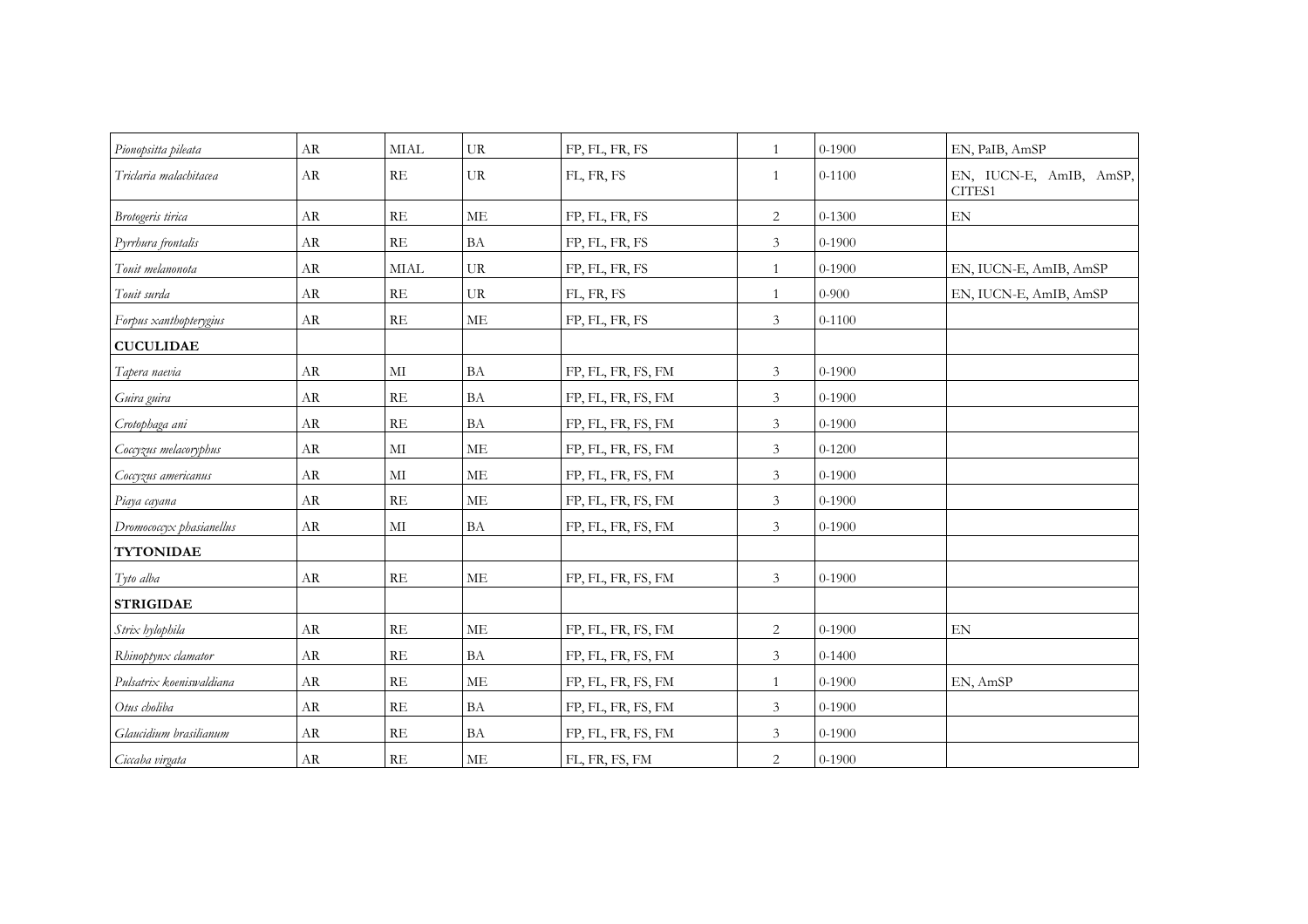| Athene cunicularia         | TE         | RE            | BA        | FP, FL, FR, FS, FM | $\mathfrak{Z}$ | $0 - 1900$ |                |
|----------------------------|------------|---------------|-----------|--------------------|----------------|------------|----------------|
| <b>NYCTIBIDAE</b>          |            |               |           |                    |                |            |                |
| Nyctibius griseus          | AR         | RE            | <b>BA</b> | FP, FL, FR, FS, FM | $\mathfrak{Z}$ | $0 - 1900$ |                |
| <b>CAPRIMULGIDAE</b>       |            |               |           |                    |                |            |                |
| Lurocalis semitorquatus    | ${\rm AR}$ | RE            | <b>BA</b> | FP, FL, FR, FS, FM | $\mathfrak{Z}$ | $0 - 1900$ |                |
| Chordeiles acutipennis     | AR         | $\mathbf{M}$  | ME        | FP, FL, FR, FS, FM | $\sqrt{2}$     | $0 - 1900$ |                |
| Chordeiles minor           | ${\rm AR}$ | $\rm MI$      | <b>BA</b> | FP, FL, FR, FS, FM | $\mathfrak{Z}$ | $0 - 1900$ |                |
| Podager nacunda            | TE         | $\mathbf{M}$  | BA        | FP, FL, FR, FS, FM | $\mathfrak{Z}$ | $0 - 1400$ |                |
| Hydropsalis brasiliana     | ${\rm AR}$ | $\mathbf{RE}$ | <b>BA</b> | FP, FL, FR, FS, FM | $\mathfrak{Z}$ | $0 - 1100$ |                |
| Macropsalis creagra        | <b>AR</b>  | RE            | AL        | FP, FL, FR, FS, FM | $\overline{c}$ | $0 - 1900$ | EN, AmIB, PaSP |
| Nyctidromus albicollis     | AR         | RE            | BA        | FP, FL, FR, FS, FM | $\overline{c}$ | $0 - 1900$ |                |
| Nyctphrynus ocellatus      | ${\rm AR}$ | RE            | AL        | FP, FL, FR, FS, FM | $\mathbf{1}$   | $0 - 1300$ |                |
| <b>APODIDAE</b>            |            |               |           |                    |                |            |                |
| Streptoprocne zonaris      | AE, AR     | $\mathbf{RE}$ | $\rm ME$  | FP, FL, FR, FS, FM | $\overline{c}$ | $0 - 1900$ |                |
| Chaetura andrei            | AE, AR     | RE            | <b>ME</b> | FP, FL, FR, FS, FM | 2              | $0 - 1900$ |                |
| Chaetura cinereiventris    | AE, AR     | RE            | ME        | FP, FL, FR, FS, FM | $\overline{c}$ | $0 - 1900$ |                |
| <b>TROCHILIDAE</b>         |            |               |           |                    |                |            |                |
| Ramphodon naevius          | AR         | RE            | ME        | FP, FL, FR, FS, FM | $\sqrt{2}$     | $0 - 900$  | EN             |
| Glaucis hirsuta            | ${\rm AR}$ | RE            | ME        | FP, FL, FR, FS, FM | 3              | $0 - 1100$ |                |
| Thalurania glaucopis       | AR         | RE            | BA        | FP, FL, FR, FS, FM | $\mathfrak{Z}$ | $0 - 1100$ |                |
| Amazilia fimbriata         | AR         | RE            | BA        | FP, FL, FR, FS, FM | $\mathfrak{Z}$ | $0 - 800$  |                |
| Amazilia versicolor        | AR         | RE            | BA        | FP, FL, FR, FS, FM | $\mathfrak{Z}$ | $0 - 900$  |                |
| Anthracothorax nigricollis | AR         | <b>MIAL</b>   | BA        | FP, FL, FR, FS, FM | $\mathfrak{Z}$ | $0 - 1400$ |                |
| Chlorostilbon aureoventris | AR         | RE            | BA        | FP, FL, FR, FS, FM | $\mathfrak{Z}$ | $0-1900$   |                |
| Hylocharis cyanus          | AR         | RE            | ME        | FP, FL, FR, FS, FM | $\overline{2}$ | $0 - 1000$ | EN             |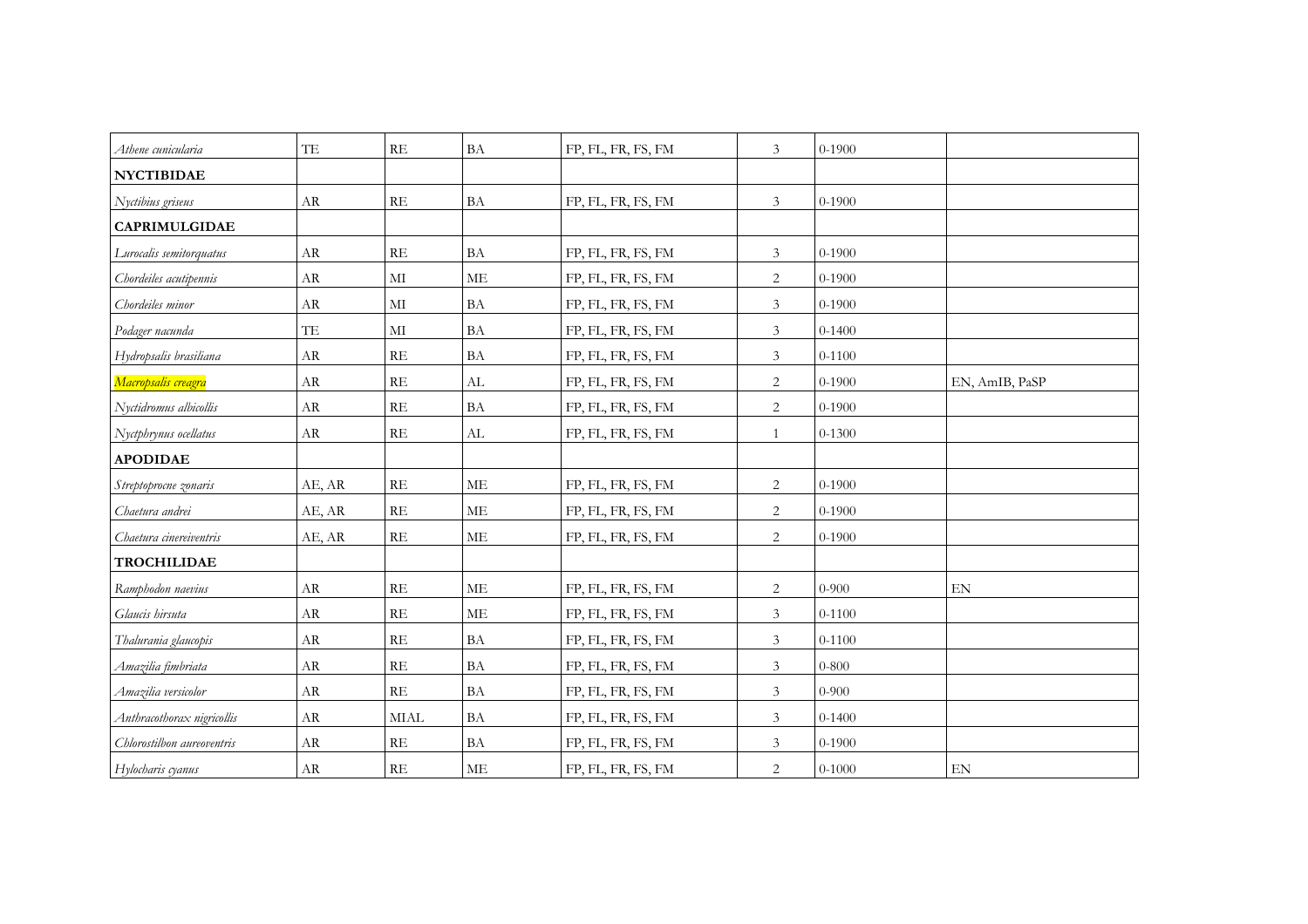| Lophornis chalybea        | AR         | RE            | <b>ME</b>                  | FP, FL, FR, FS, FM                       | 3              | $0 - 600$  |                            |
|---------------------------|------------|---------------|----------------------------|------------------------------------------|----------------|------------|----------------------------|
| Leucochloris albicollis   | AR         | RE            | ME                         | FP, FL, FR, FS, FM                       | $\overline{2}$ | $0 - 1900$ | EN                         |
| Melanothrochilus fuscus   | <b>AR</b>  | <b>MIAL</b>   | AL                         | FP, FL, FR, FS, FM FP, FL,<br>FR, FS, FM | 2              | $0 - 1300$ | $\mathop{\rm EN}\nolimits$ |
| Eupetonema macroura       | AR         | RE            | $\ensuremath{\mathsf{BA}}$ | FP, FL, FR, FS, FM                       | $\mathfrak{Z}$ | $0 - 1900$ |                            |
| Polytmus guainumbi        | AR         | RE            | <b>BA</b>                  | FP, FL, FR, FS, FM                       | $\mathfrak{Z}$ | $0 - 600$  |                            |
| <b>TROGONIDAE</b>         |            |               |                            |                                          |                |            |                            |
| Trogon viridis            | AR         | $\mathbf{RE}$ | ME                         | FP, FL, FR, FS, FM                       | $\overline{c}$ | $0 - 1300$ |                            |
| <b>ALCEDINIDAE</b>        |            |               |                            |                                          |                |            |                            |
| Ceryle torquata           | AQ         | RE            | <b>ME</b>                  | MC, LA                                   | $\sqrt{2}$     | $0 - 1900$ |                            |
| Chloroceryle amazona      | AQ         | $\mathbf{RE}$ | ME                         | MC, LA                                   | 2              | $0 - 1000$ |                            |
| Chloroceryle americana    | AQ         | $\mathbf{RE}$ | ME                         | MC, LA                                   | 2              | $0 - 1900$ |                            |
| Chloroceryle inda         | AQ         | RE            | ME                         | MC, LA                                   | 2              | $0 - 0$    |                            |
| Chloroceryle aenea        | AQ, AR     | RE            | AL                         | MC, LA, FP, FL, FM                       | $\mathbf{1}$   | $0 - 0$    | PaSP                       |
| <b>MOMOTIDAE</b>          |            |               |                            |                                          |                |            |                            |
| Baryphtengus ruficapillus | AR         | RE            | ME                         | FP, FL, FR, FS, FM                       | 2              | $0 - 1900$ |                            |
| <b>BUCCONIDAE</b>         |            |               |                            |                                          |                |            |                            |
| Malacoptila striata       | ${\rm AR}$ | $\mathbf{RE}$ | $\operatorname{ME}$        | FP, FL, FR, FS, FM                       |                | $0 - 1000$ | $\mathop{\rm EN}\nolimits$ |
| <b>RAMPHASTIDAE</b>       |            |               |                            |                                          |                |            |                            |
| Ramphastos dicolorus      | AR         | <b>MIAL</b>   | $\mathrm{AL}$              | FP, FL, FR, FS, FM                       | 2              | $0 - 1900$ | $\mathop{\rm EN}\nolimits$ |
| Ramphastos vitellinus     | AR         | <b>MIAL</b>   | AL                         | FP, FL, FR, FS, FM                       | $\overline{2}$ | $0 - 1300$ |                            |
| Selenidera maculirostris  | AR         | RE            | $\operatorname{ME}$        | FP, FL, FR, FS, FM                       | 2              | $0 - 1000$ |                            |
| Baillonius bailloni       | AR         | RE            | AL                         | FP, FL, FR, FS, FM                       | $\mathbf{1}$   | $0 - 1900$ | EN                         |
| <b>PICIDAE</b>            |            |               |                            |                                          |                |            |                            |
| Veliniornis spilogaster   | AR         | RE            | $\ensuremath{\mathsf{BA}}$ | FP, FL, FR, FS, FM                       | $\mathfrak{Z}$ | $0-0$      |                            |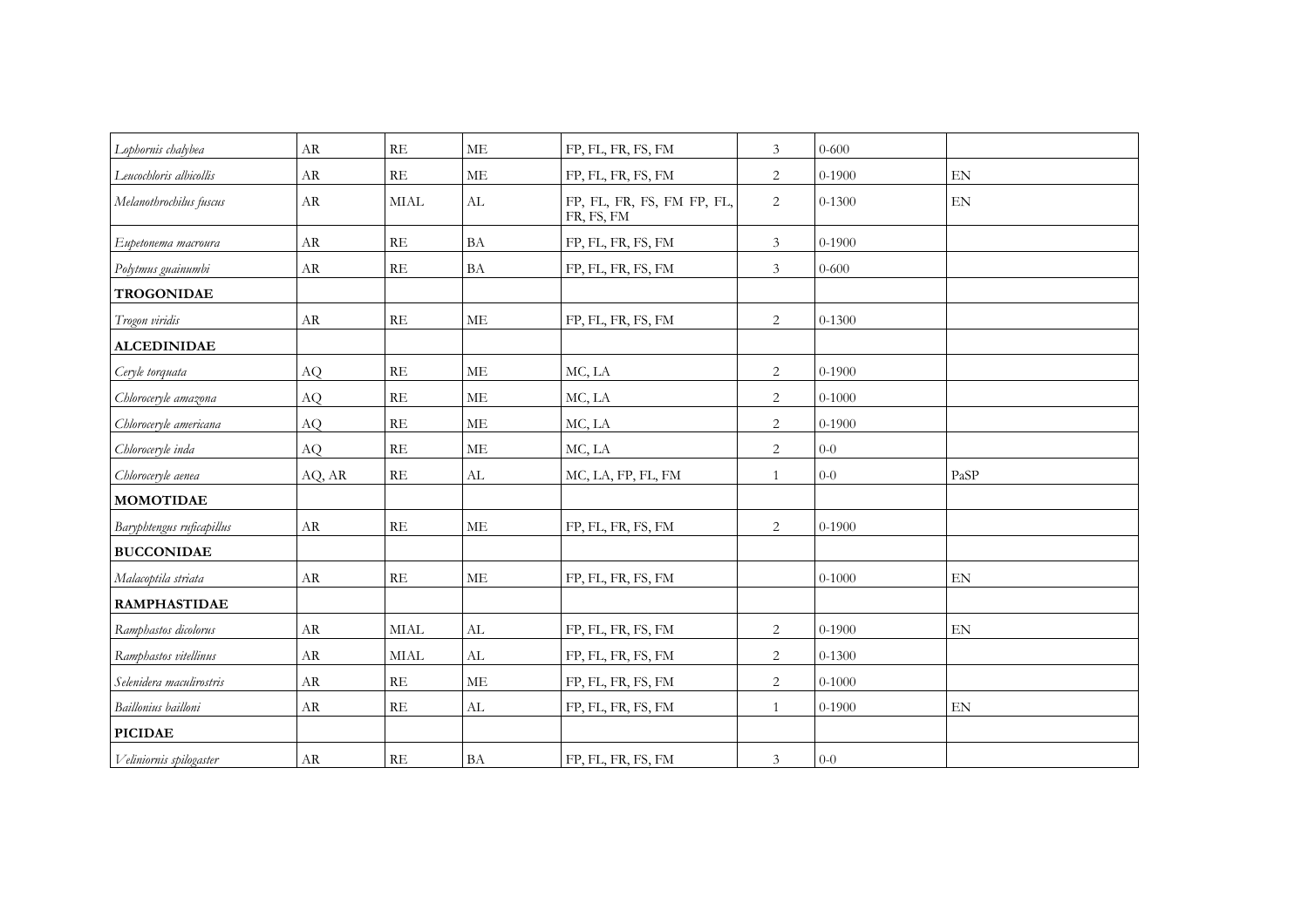| Piculus chrysochloros       | <b>AR</b>  | RE            | BA                         | FP, FL, FR, FS, FM | $\mathfrak{Z}$ | $0 - 700$  |                            |
|-----------------------------|------------|---------------|----------------------------|--------------------|----------------|------------|----------------------------|
| Picumnus temmincki          | AR         | RE            | ME                         | FP, FL, FR, FS, FM | 2              | $0 - 800$  | EN                         |
| Melanerpes candidus         | AR         | <b>MIAL</b>   | <b>BA</b>                  | FP, FL, FR, FS, FM | $\mathfrak{Z}$ | $0 - 1200$ |                            |
| Melanerpes flavifrons       | AR         | <b>MIAL</b>   | <b>ME</b>                  | FP, FL, FR, FS, FM | $\overline{c}$ | $0 - 900$  |                            |
| Colaptes campestris         | TE         | RE            | <b>BA</b>                  | FP, FL, FR, FS, FM | $\mathfrak{Z}$ | $0 - 1900$ |                            |
| Colaptes melanochloros      | AR         | RE            | <b>BA</b>                  | FP, FL, FR, FS, FM | $\mathfrak{Z}$ | $0 - 1300$ |                            |
| Celeus flavescens           | AR         | RE            | ME                         | FP, FL, FR, FS, FM | $\overline{c}$ | $0 - 1300$ |                            |
| Dryocopus galeatus          | AR         | RE            | <b>UR</b>                  | FP, FL, FR, FS, FM | $\mathbf{1}$   | $0 - 800$  | EN, IUCN-E, AmIB, AmSP     |
| Dryocopus linaetus          | AR         | $\mathbf{RE}$ | <b>ME</b>                  | FP, FL, FR, FS, FM | $\overline{c}$ | $0 - 1900$ |                            |
| Campephilus robustus        | <b>AR</b>  | RE            | AL                         | FP, FL, FR, FS, FM | 1              | $0 - 1200$ | AmIB, PaSP                 |
| <b>DENDROCOLAPTIDAE</b>     |            |               |                            |                    |                |            |                            |
| Sittasomus griseicapillus   | AR         | $\mathbf{RE}$ | <b>BA</b>                  | FP, FL, FR, FS, FM | $\mathfrak{Z}$ | $0 - 1900$ |                            |
| Campylorhamphus falcularius | AR         | RE            | МE                         | FP, FL, FR, FS, FM | 2              | $0-1900$   |                            |
| Dendrocincla fuliginosa     | AR         | RE            | <b>BA</b>                  | FP, FL, FR, FS, FM | $\mathfrak{Z}$ | $0 - 1200$ |                            |
| Lepidocolaptes squamatus    | AR         | RE            | <b>BA</b>                  | FP, FL, FR, FS, FM | $\mathfrak{Z}$ | $0 - 1900$ |                            |
| Xiphocolaptes albicollis    | AR         | RE            | ME                         | FP, FL, FR, FS, FM | 2              | $0-1900$   |                            |
| Dendrocolaptes platyrostris | AR         | RE            | <b>ME</b>                  | FP, FL, FR, FS, FM | $\overline{c}$ | $0 - 1900$ |                            |
| Lepidocolaptes fuscus       | AR         | $\mathbf{RE}$ | <b>BA</b>                  | FP, FL, FR, FS, FM | $\mathfrak{Z}$ | $0 - 1300$ |                            |
| <b>FURNARIDAE</b>           |            |               |                            |                    |                |            |                            |
| Furnarius rufus             | AR         | $\rm MI$      | $\ensuremath{\mathsf{BA}}$ | FP, FL, FR, FS, FM | $\mathfrak{Z}$ | $0 - 1900$ |                            |
| Sclerurus scansor           | <b>AR</b>  | RE            | BA                         | FL, FR, FS, FM     | 3              | $0-1900$   |                            |
| Automolus leucophthalmus    | AR         | RE            | <b>ME</b>                  | FP, FL, FR, FS, FM | $\overline{2}$ | $0 - 1000$ | $\mathop{\rm EN}\nolimits$ |
| Xenops minutus              | ${\rm AR}$ | $\mathbf{RE}$ | $\mathbf{BA}$              | FP, FL, FR, FS, FM | $\mathfrak{Z}$ | $0 - 1900$ |                            |
| Xenops rutilans             | AR         | RE            | <b>BA</b>                  | FP, FL, FR, FS, FM | $\overline{3}$ | $0 - 1900$ |                            |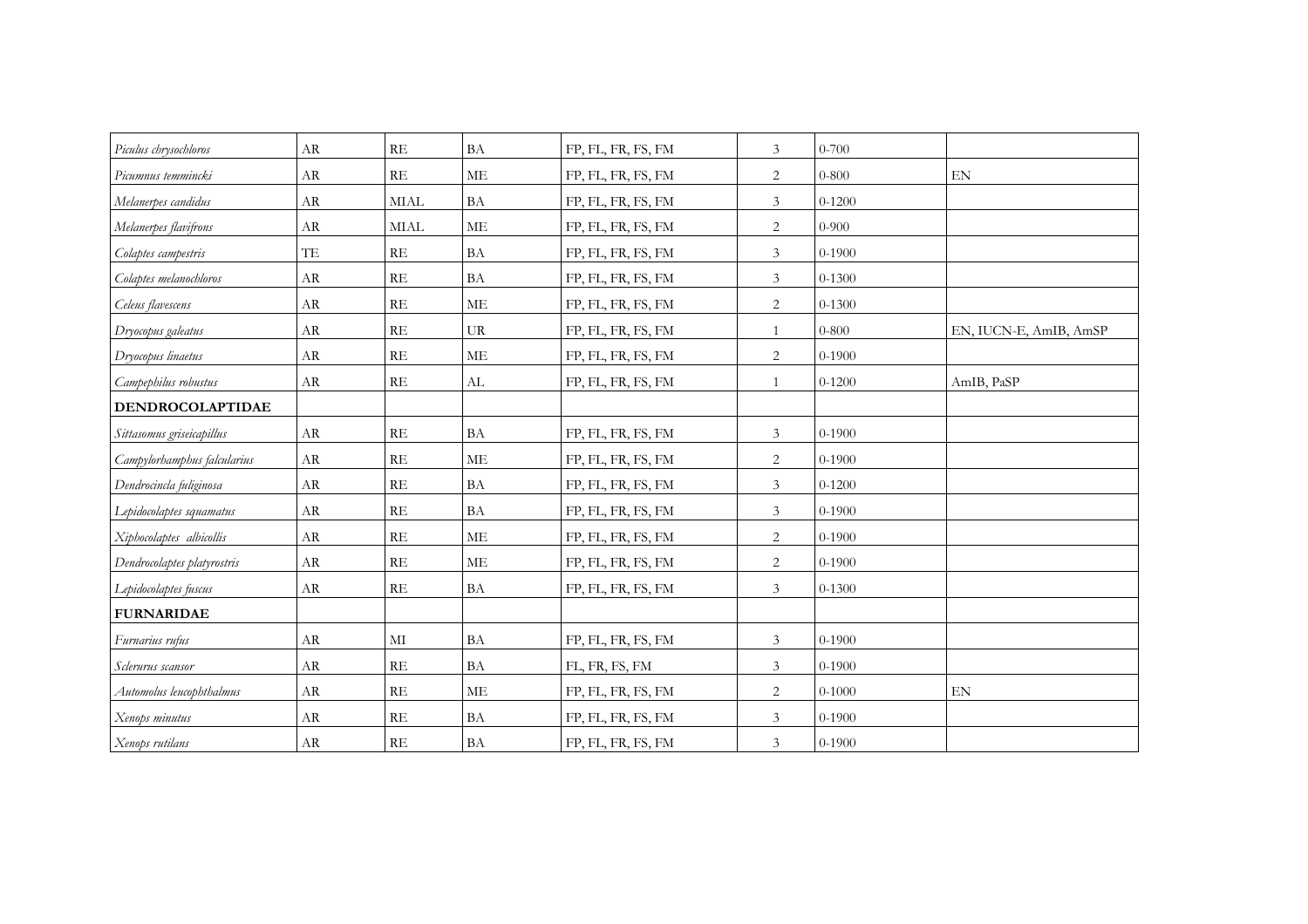| Synallaxis frontalis         | AR         | RE                      | BA        | FP, FL, FR, FS, FM FP, FL,<br>FR, FS, FM | 3              | $0-1900$   |                            |
|------------------------------|------------|-------------------------|-----------|------------------------------------------|----------------|------------|----------------------------|
| Synallaxis spixi             | AR         | RE                      | BA        | FP, FL, FR, FS, FM                       | $\mathfrak{Z}$ | $0 - 1900$ |                            |
| Philydor atricapillus        | AR         | RE                      | ME        | FP, FL, FR, FS, FM                       | 2              | $0 - 1100$ | EN                         |
| Philydor lichtensteini       | AR         | $\mathbb{R}\mathcal{E}$ | <b>ME</b> | FP, FL, FR, FS, FM                       | $\sqrt{2}$     | $0 - 900$  |                            |
| Philydor rufus               | AR         | RE                      | ME        | FP, FL, FR, FS, FM                       | $\overline{c}$ | $0 - 1900$ |                            |
| Lochmias nematura            | AR, TE, AQ | RE                      | BA        | FL, FR, FS, FM, MC                       | $\mathfrak{Z}$ | $0 - 1900$ |                            |
| Batara cinerea               | AR         | RE                      | ME        | FL, FR, FS, FM                           | $\sqrt{2}$     | $0 - 1900$ | $\mathop{\rm EN}\nolimits$ |
| Thamnophilus caerulescens    | AR         | RE                      | BA        | FP, FL, FR, FS, FM                       | 3              | $0 - 1900$ |                            |
| Terenura maculata            | AR         | RE                      | $\rm ME$  | FL, FR, FS, FM FP, FL, FR,<br>FS, FM     | $\overline{c}$ | $0 - 1200$ | $\mathop{\rm EN}\nolimits$ |
| Pyriglena leucoptera         | AR         | RE                      | <b>ME</b> | FP, FL, FR, FS, FM FP, FL,<br>FR, FS, FM | $\overline{c}$ | $0-1200$   | EN                         |
| Myrmeciza squamosa           | AR, TE     | RE                      | <b>ME</b> | FP, FL, FR, FS, FM                       | 2              | $0 - 1000$ | EN                         |
| Myrmotherula unicolor        | AR         | RE                      | AL        | FR, FS, FM FP                            | $\mathbf{1}$   | $0 - 300$  | EN, AmSP                   |
| Hypoedaleus guttatus         | AR         | RE                      | ME        | FL, FR, FS, FM                           | 2              | $0 - 900$  | $\mathop{\rm EN}\nolimits$ |
| Herpsilochmus rufimarginatus | AR         | RE                      | ME        | FP, FL, FR, FS, FM                       | 2              | $0 - 1200$ | EN                         |
| Dysithamnus mentalis         | AR         | RE                      | $\rm ME$  | FP, FL, FR, FS, FM                       | 2              | $0 - 1900$ | $\mathop{\rm EN}\nolimits$ |
| Dysithamnus stichtothorax    | AR         | RE                      | ME        | FP, FL, FR, FS, FM                       | 2              | $0 - 1200$ | $\mathop{\rm EN}\nolimits$ |
| Drymophila squamata          | AR         | RE                      | ME        | FP, FL, FR, FS, FM                       | $\overline{c}$ | $0 - 600$  | $\mathop{\rm EN}\nolimits$ |
| <b>RHINOCRYPTIDAE</b>        |            |                         |           |                                          |                |            |                            |
| Scytalopus indigoticus       | AR         | RE                      | $\rm ME$  | FL, FR, FS, FM                           | 2              | $0 - 1000$ | EN                         |
| Psilorhamphus guttatus       | AR         | RE                      | <b>ME</b> | FL, FR, FS, FM                           | 2              | $0 - 900$  | EN                         |
| Merulaxis ater               | AR         | RE                      | ME        | FL, FR, FS, FM                           | 2              | 800-1900   | $\mathop{\rm EN}\nolimits$ |
| <b>TYRANNIDAE</b>            |            |                         |           |                                          |                |            |                            |
| Pyrocephalus rubinus         | AR         | MI                      | BA        | FL, FR, FS, FM                           | 3              | $0 - 1900$ |                            |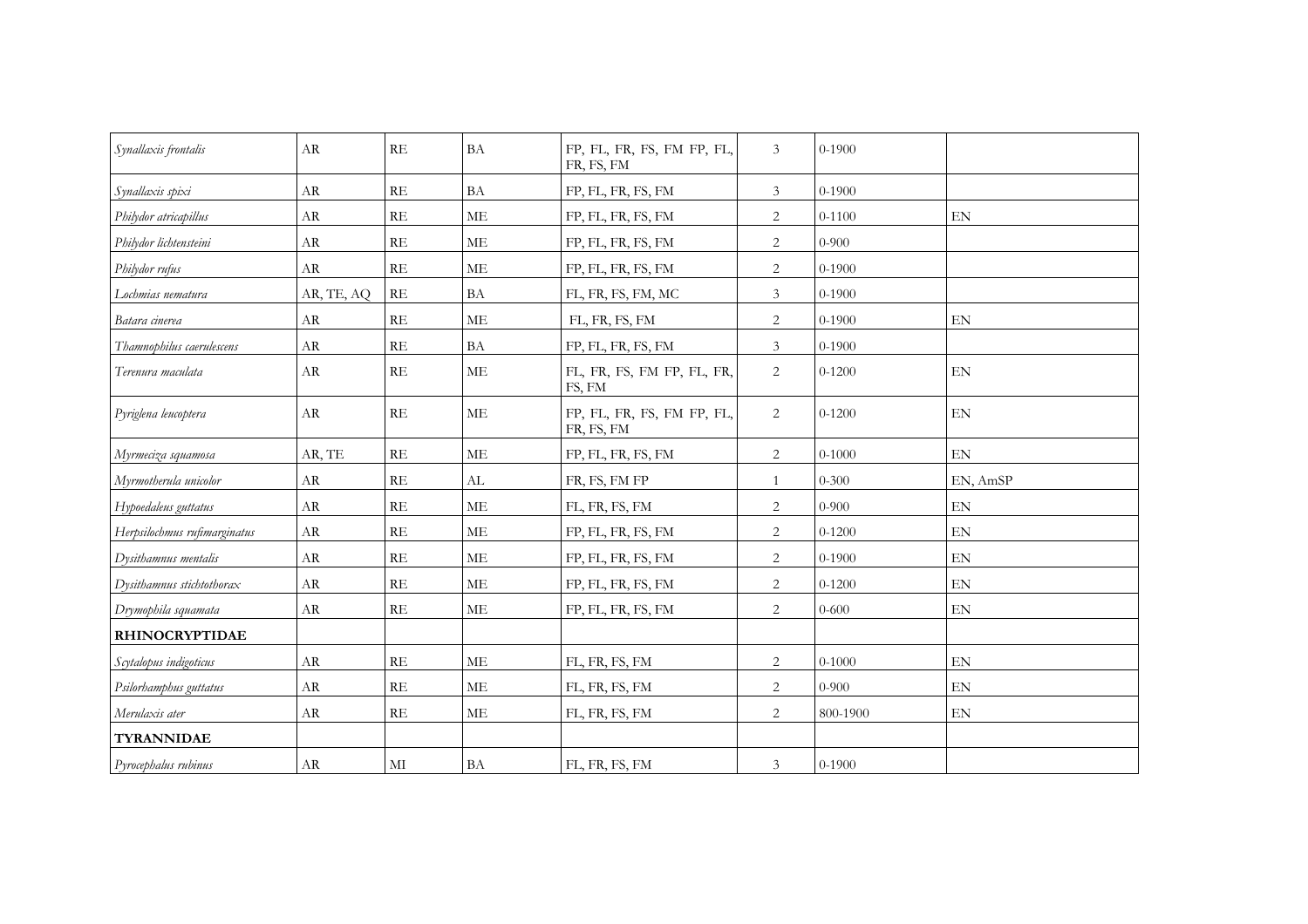| Hirundinea ferruginea      | AR         | MI           | BA                  | FL, FR, FS, FM | 3              | $0 - 1900$ |                        |
|----------------------------|------------|--------------|---------------------|----------------|----------------|------------|------------------------|
| Camptostoma obsoletum      | AR         | RE           | BA                  | FL, FR, FS, FM | $\mathfrak{Z}$ | $0 - 1900$ |                        |
| Colonia colonus            | AR         | MI           | BA                  | FL, FR, FS, FM | $\mathfrak{Z}$ | $0 - 1900$ |                        |
| Conopias trivirgata        | ${\rm AR}$ | <b>MIAL</b>  | BA                  | FL, FR, FS, FM | $\mathfrak{Z}$ | $0 - 1000$ |                        |
| Tyrannus savana            | AR         | $\mathbf{M}$ | <b>BA</b>           | FL, FR, FS, FM | $\mathfrak{Z}$ | $0 - 1600$ |                        |
| Tyrannus melancholicus     | AR         | RE           | BA                  | FL, FR, FS, FM | $\mathfrak{Z}$ | $0 - 1800$ |                        |
| Empidonomus varius         | ${\rm AR}$ | <b>MIAL</b>  | BA                  | FL, FR, FS, FM | $\mathfrak{Z}$ | $0 - 1200$ |                        |
| Myiodinastes maculatus     | AR         | <b>MIAL</b>  | <b>ME</b>           | FL, FR, FS, FM | $\overline{c}$ | $0 - 1500$ |                        |
| Megarhynchus pitangua      | AR         | <b>MIAL</b>  | <b>ME</b>           | FL, FR, FS, FM | $\overline{c}$ | $0 - 1900$ |                        |
| Pitangus sulphuratus       | AR         | RE           | <b>BA</b>           | FL, FR, FS, FM | $\mathfrak{Z}$ | $0 - 1600$ |                        |
| Sirystes sibilator         | AR         | <b>MIAL</b>  | BA                  | FL, FR, FS, FM | 3              | $0 - 1300$ |                        |
| Todirostrum poliocephalum  | AR         | RE           | <b>ME</b>           | FL, FR, FS, FM | $\overline{c}$ | $0 - 1100$ | EN                     |
| Tolmomyias sulphurescens   | AR         | RE           | <b>BA</b>           | FL, FR, FS, FM | $\mathfrak{Z}$ | $0 - 1900$ |                        |
| Satrapa icterophrys        | AR         | <b>MIAL</b>  | <b>BA</b>           | FL, FR, FS, FM | $\mathfrak{Z}$ | $0 - 1900$ |                        |
| Platyrinchus leucoryphus   | AR         | RE           | AL                  | FL, FR, FS, FM | $\mathbf{1}$   | $0 - 900$  | EN, IUCN-E, AmIB, AmSP |
| Platyrinchus mystaceus     | AR         | RE           | <b>ME</b>           | FL, FR, FS, FM | $\overline{c}$ | $0 - 1900$ |                        |
| Pachyramphus rufus         | AR         | <b>MIAL</b>  | <b>BA</b>           | FL, FR, FS, FM | $\mathfrak{Z}$ | $0 - 1500$ |                        |
| Pachyramphus viridis       | AR         | <b>MIAL</b>  | <b>BA</b>           | FL, FR, FS, FM | $\mathfrak{Z}$ | $0 - 1700$ |                        |
| Pachyramphus validus       | AR         | <b>MIAL</b>  | <b>BA</b>           | FL, FR, FS, FM | $\mathfrak{Z}$ | $0 - 1900$ |                        |
| Pachyramphus castaneus     | AR         | <b>MIAL</b>  | BA                  | FL, FR, FS, FM | $\mathfrak{Z}$ | $0 - 1900$ |                        |
| Pachyramphus polychopterus | AR         | <b>MIAL</b>  | BA                  | FL, FR, FS, FM | $\mathfrak{Z}$ | $0 - 1800$ |                        |
| Tityra <u>cayana</u>       | AR         | <b>MIAL</b>  | <b>ME</b>           | FL, FR, FS, FM | $\overline{2}$ | $0 - 1100$ |                        |
| Tityra inquisitor          | AR         | <b>MIAL</b>  | $\operatorname{ME}$ | FL, FR, FS, FM | $\overline{c}$ | $0 - 1200$ |                        |
| Phylomyias virescens       | <b>AR</b>  | RE           | ME                  | FL, FR, FS, FM | $\overline{2}$ | $0 - 1800$ | EN                     |
| Phylloscartes kronei       | AR         | RE           | UR                  | FL, FR, FS, FM | $\mathbf{1}$   | $0 - 400$  | AmSP                   |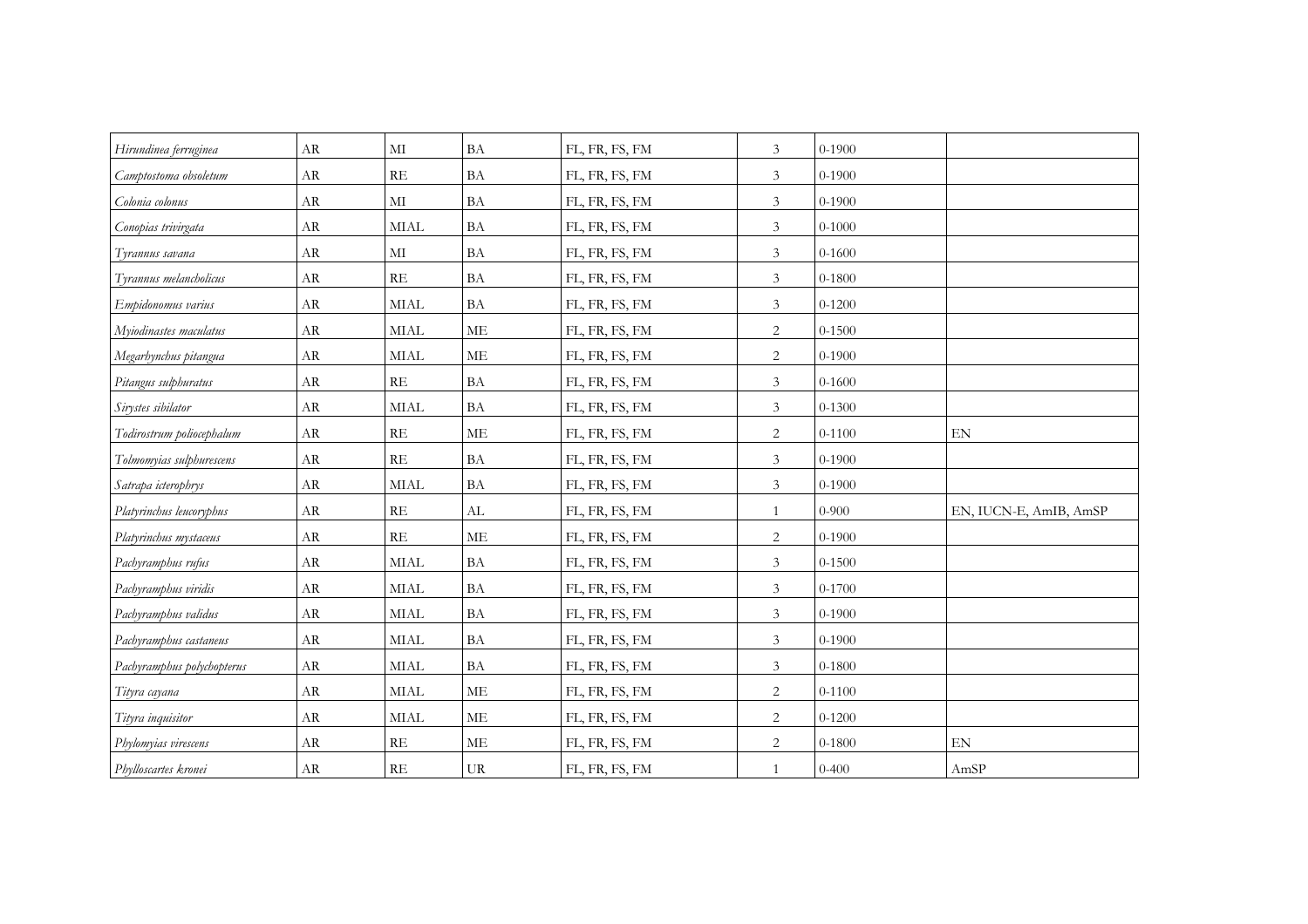| Phylloscartes oustaleti   | AR         | <b>RE</b>     | ME                         | FL, FR, FS, FM | 2              | 200-900    | EN, PaSP                   |
|---------------------------|------------|---------------|----------------------------|----------------|----------------|------------|----------------------------|
| Phylloscartes paulistus   | AR         | RE            | <b>UR</b>                  | FL, FR, FS, FM | 1              | $0 - 300$  | EN, IUCN-E, AmSP           |
| Muscipipra vetula         | AR         | MI            | <b>ME</b>                  | FL, FR, FS, FM | $\overline{c}$ | $0 - 1900$ | EN                         |
| Myiarchus ferox           | ${\rm AR}$ | $\mathbf{M}$  | <b>BA</b>                  | FL, FR, FS, FM | $\mathfrak{Z}$ | $0 - 1000$ |                            |
| Myiarchus swainsonii      | AR         | $\mathbf{M}$  | <b>BA</b>                  | FL, FR, FS, FM | $\mathfrak{Z}$ | $0 - 1700$ |                            |
| Myiarchus tuberculifer    | AR         | $\mathbf{M}$  | BA                         | FL, FR, FS, FM | $\mathfrak{Z}$ | $0 - 1900$ |                            |
| Myiarchus tyrannulus      | AR         | $\mathbf{M}$  | <b>BA</b>                  | FL, FR, FS, FM | $\mathfrak{Z}$ | 0-1700     |                            |
| Onychorhynchus coronatus  | AR         | RE            | UR                         | FL, FR, FS, FM | 1              | $0 - 1200$ | AmSP                       |
| Myiopagis caniceps        | AR         | RE            | <b>BA</b>                  | FL, FR, FS, FM | $\mathfrak{Z}$ | $0-900$    |                            |
| Myiophobus fasciatus      | AR         | $\mathbf{RE}$ | <b>BA</b>                  | FL, FR, FS, FM | $\mathfrak{Z}$ | $0 - 1900$ |                            |
| Mionectes rufiventris     | AR         | RE            | <b>ME</b>                  | FL, FR, FS, FM | $\overline{c}$ | $0 - 1900$ | EN                         |
| Leptopogon amaurocephalus | AR         | RE            | <b>BA</b>                  | FL, FR, FS, FM | $\mathfrak{Z}$ | $0 - 1300$ |                            |
| Myiobius barbatus         | AR         | RE            | <b>BA</b>                  | FL, FR, FS, FM | $\mathfrak{Z}$ | $0-900$    |                            |
| Machetornis rixosus       | TE         | MI            | <b>BA</b>                  | FL, FR, FS, FM | $\mathfrak{Z}$ | $0 - 1000$ |                            |
| Tachuris rubigastra       | AR         | RE            | AL                         | MA, FR         | $\mathbf{1}$   | $0-0$      |                            |
| Empidonax euleri          | AR         | RE            | BA                         | FL, FR, FS, FM | $\mathfrak{Z}$ | $0 - 1400$ |                            |
| Arundinicola leucocephala | AQ         | RE            | BA                         | FL, FR, FS, FM | $\mathfrak{Z}$ | $0 - 600$  |                            |
| Legatus leucophaius       | AR         | <b>MIAL</b>   | <b>BA</b>                  | FL, FR, FS, FM | $\mathfrak{Z}$ | $0 - 1500$ |                            |
| Empidonomus varius        | AR         | MI            | <b>BA</b>                  | FL, FR, FS, FM | $\mathfrak{Z}$ | $0 - 1200$ |                            |
| Cnemotriccus fuscatus     | AR         | RE            | $\ensuremath{\mathsf{BA}}$ | FL, FR, FS, FM | $\mathfrak{Z}$ | $0 - 1200$ |                            |
| Attila phoenicurus        | AR         | <b>MIAL</b>   | <b>ME</b>                  | FL, FR, FS, FM | $\overline{2}$ | $0 - 1900$ |                            |
| Attila rufus              | AR         | MIAL          | ME                         | FL, FR, FS, FM | $\overline{2}$ | $0 - 1400$ | EN                         |
| Hemitriccus nidipendulus  | ${\rm AR}$ | RE            | ME                         | FL, FR, FS, FM | $\overline{c}$ | $0 - 900$  | $\mathop{\rm EN}\nolimits$ |
| Hemitriccus obsoletus     | AR         | RE            | ME                         | FL, FR, FS, FM | $\overline{2}$ | 900-1200   | EN, PaSP                   |
| Elaenia obscura           | AR         | MI            | <b>BA</b>                  | FL, FR, FS, FM | $\mathfrak{Z}$ | 700-1900   |                            |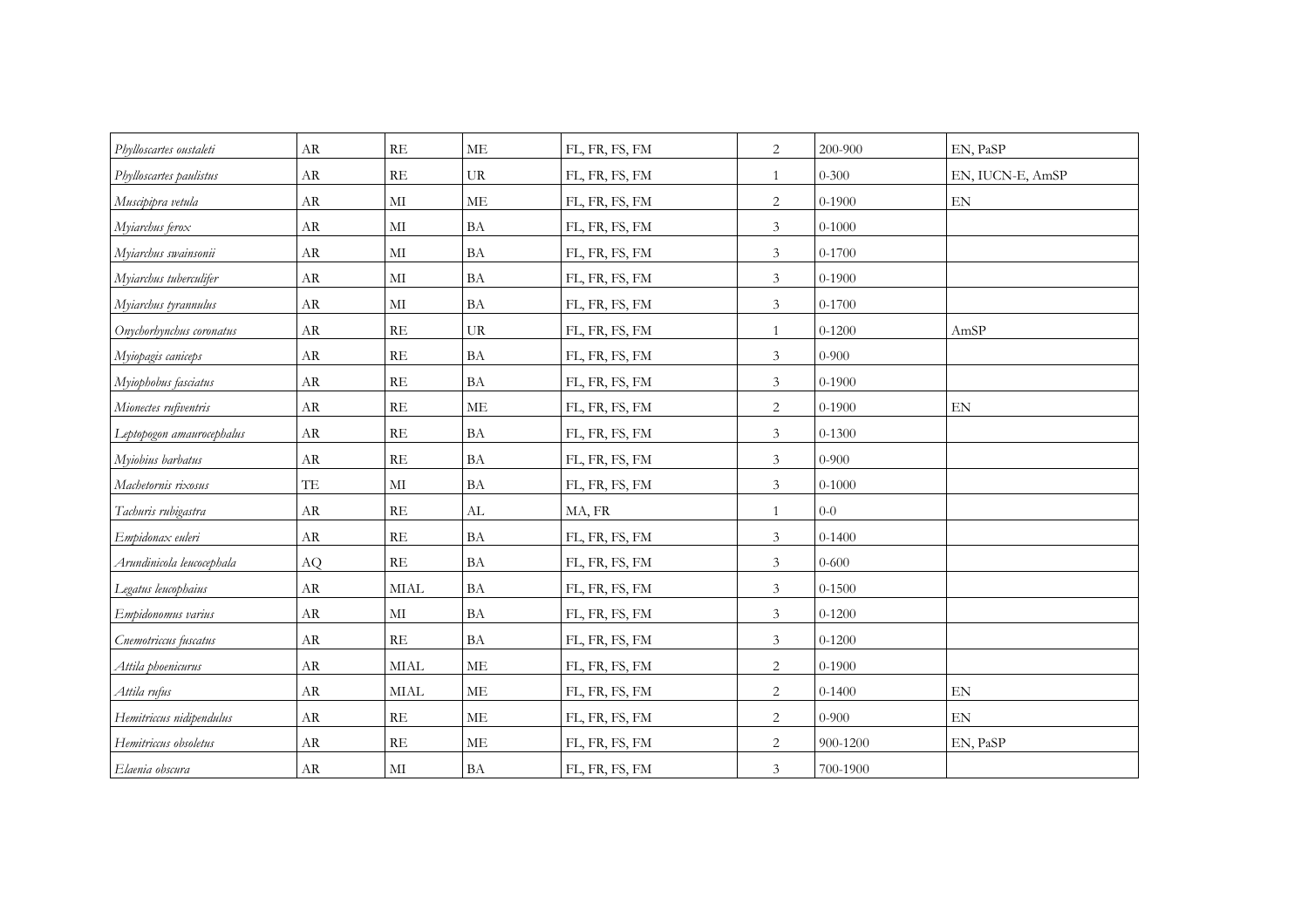| Contopus borealis        | AR         | MI                      | ME                  | FL, FR, FS, FM         | 3              | 900-1900   |                            |
|--------------------------|------------|-------------------------|---------------------|------------------------|----------------|------------|----------------------------|
| Rhytipterna simplex      | AR         | RE                      | <b>ME</b>           | FP, FL, FR, FS, FM     | 2              | $0 - 800$  | $\mathop{\rm EN}\nolimits$ |
| <b>PIPRIDAE</b>          |            |                         |                     |                        |                |            |                            |
| Schiffornis virescens    | AR         | RE                      | <b>ME</b>           | FP, FL, FR, FS, FM     | $\overline{c}$ | $0 - 1700$ | ${\rm EN}$                 |
| Chiroxiphia caudata      | AR         | RE                      | <b>ME</b>           | FL, FR, FS, FM         | 3              | $0 - 1900$ | EN                         |
| Ilicura militaris        | AR         | RE                      | AL                  | FL, FR, FS, FM         | $\mathbf{1}$   | 100-1100   | EN                         |
| Manacus manacus          | ${\rm AR}$ | $\mathbb{R}\mathcal{E}$ | $\operatorname{ME}$ | FP, FL, FR, FS, FM     | $\overline{c}$ | $0 - 1000$ |                            |
| <b>COTINGIDAE</b>        |            |                         |                     |                        |                |            |                            |
| Carpornis cucullatus     | AR         | $\mathbf{RE}$           | ME                  | FL, FR, FS, FM         | $\overline{c}$ | 400-1600   | EN                         |
| Carpornis melanocephalus | AR         | RE                      | <b>UR</b>           | FP, FL, FR             | $\mathbf{1}$   | $0 - 200$  | EN, IUCN-E, AmIB, AmSP     |
| Lipaugus lanioides       | AR         | RE                      | <b>UR</b>           | FP, FM, FL, FR, FS, FM | $\mathbf{1}$   | $0 - 900$  | EN, IUCN-E, AmIB, AmSP     |
| Pyroderus scutatus       | AR         | <b>MIAL</b>             | <b>UR</b>           | FL, FR, FS, FM         | $\mathbf{1}$   | $0 - 1100$ | AmSP                       |
| Procnias nudicollis      | AR         | <b>MIAL</b>             | <b>UR</b>           | FL, FR, FS, FM         | $\mathbf{1}$   | $0 - 1500$ | EN, AmSP                   |
| Phibalura flavirostris   | AR         | <b>MIAL</b>             | AL                  | FL, FR, FS, FM         | $\mathbf{1}$   | $0 - 1900$ | AmIB, AmSP                 |
| Laniisoma elegans        | AR         | RE                      | UR                  | FL, FR, FS, FM         | $\overline{1}$ | $0 - 1800$ | EN, IUCN-E, PaIB, AmSP     |
| <b>OXYRUNCIDAE</b>       |            |                         |                     |                        |                |            |                            |
| Oxyruncus cristatus      | AR         | RE                      | <b>ME</b>           | FL, FR, FS, FM         | 2              | $0 - 1800$ |                            |
| <b>HIRUNDINIDAE</b>      |            |                         |                     |                        |                |            |                            |
| Tachycineta albiventer   | AQ.        | RE                      | $\rm ME$            | MC, LA                 | 3              | $0 - 800$  |                            |
| Petrochelidon pyrrhonota | AR         | $\mathbf{M}$            | $\rm ME$            | FP, FL, FR, FS, FM     | 3              | $0 - 1900$ |                            |
| Progne chalybea          | AR         | MI                      | BA                  | FP, FL, FR, FS, FM     | 3              | $0 - 1700$ |                            |
| Progne tapera            | AR         | MI                      | BA                  | FL, FP, FR, FS, FM     | 3              | $0 - 1600$ |                            |
| Progne subis             | AR         | $\rm MI$                | $\rm ME$            | FL, FR, FP, FS, FM     | 3              | $0 - 1900$ |                            |
| Notiochelidon cyanoleuca | AR         | RE                      | <b>BA</b>           | FL, FR, FS, FP, FM     | 3              | $0 - 1900$ |                            |
| Hirundo rustica          | AR         | MI                      | ME                  | FL, FR, FS, FM, FP     | 3              | $0 - 1900$ |                            |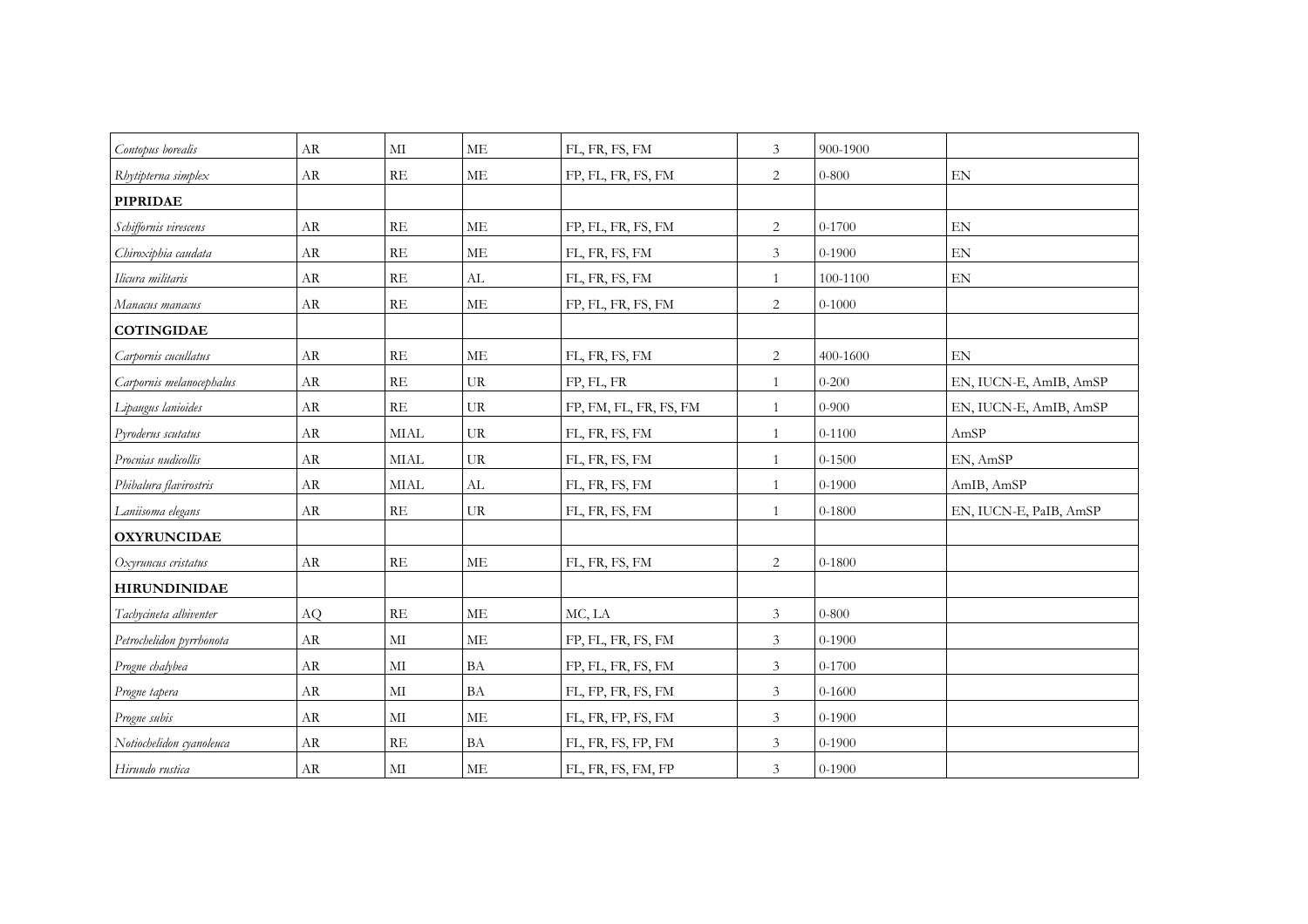| Stelgidopteryx ruficollis | AR            | <b>RE</b>             | BA                         | FL, FR, FS, FM, FP | $\mathfrak{Z}$ | $0-1900$   |                        |
|---------------------------|---------------|-----------------------|----------------------------|--------------------|----------------|------------|------------------------|
| <b>TROGLODYTIDAE</b>      |               |                       |                            |                    |                |            |                        |
| Troglodytes aedom         | <b>AR</b>     | RE                    | BA                         | FL, FR, FS, FM, FP | $\mathfrak{Z}$ | $0 - 1900$ |                        |
| Thryothorus longirostris  | ${\rm AR}$    | RE                    | <b>ME</b>                  | FL, FR, FS, FM, FP | $\sqrt{2}$     | $0 - 800$  | EN                     |
| Donacobius atricapillus   | AQ            | RE                    | <b>ME</b>                  | MC, LA             | $\overline{c}$ | $0 - 800$  |                        |
| <b>MIMIDAE</b>            |               |                       |                            |                    |                |            |                        |
| Mimus triurus             | $\mathrm{TE}$ | MI                    | $\ensuremath{\mathsf{BA}}$ | FL, FR             | $\mathfrak{Z}$ | $0 - 1200$ |                        |
| <b>TURDIDAE</b>           |               |                       |                            |                    |                |            |                        |
| Turdus leucomelas         | AR            | <b>MIAL</b>           | <b>BA</b>                  | FL, FR, FS, FM, FP | $\mathfrak{Z}$ | $0 - 1800$ |                        |
| Turdus rufiventris        | AR            | RE                    | <b>BA</b>                  | FL, FR, FS, FM, FP | $\mathfrak{Z}$ | $0 - 1900$ |                        |
| Turdus amaurochalinus     | AR            | <b>MIAL</b>           | <b>BA</b>                  | FL, FR, FS, FM, FP | $\mathfrak{Z}$ | $0 - 1300$ |                        |
| Turdus albicollis         | AR            | <b>MIAL</b>           | <b>ME</b>                  | FL, FR, FS, FM, FP | $\mathfrak{Z}$ | $0 - 1900$ |                        |
| Platycichla flavipes      | AR            | <b>MIAL</b>           | $\mathrm{AL}$              | FL, FR, FS, FM, FP | $\mathbf{1}$   | $0 - 1900$ |                        |
| <b>MOTACILIDAE</b>        |               |                       |                            |                    |                |            |                        |
| Anthus correndera         | TE            | MI                    | ME                         | PA, FR             | $\mathfrak{Z}$ | $0 - 1900$ | Parei aqui             |
| Anthus lutescens          | TE            | MI                    | BA                         | PA, FR             | 3              | $0 - 1300$ |                        |
| <b>EMBERIZIDAE</b>        |               |                       |                            |                    |                |            |                        |
| Zonotrichia capensis      | TE, AR        | RE                    | BA                         | FL, FR, FS, FM, FP | $\mathfrak{Z}$ | $0 - 1900$ |                        |
| Haplospiza unicolor       | AR            | <b>MIAL</b>           | <b>ME</b>                  | FL, FR, FS, FM, FP | $\overline{c}$ | $0 - 1900$ | EN                     |
| Sicalis flaveola          | AR            | $\operatorname{MIAL}$ | $\ensuremath{\mathsf{BA}}$ | FL, FR, FS, FM, FP | $\overline{3}$ | $0 - 1500$ |                        |
| Emberizoides herbicola    | AR            | RE                    | <b>ME</b>                  | FL, FR, FS, FM, FP | $\overline{2}$ | $0 - 900$  | AmSP                   |
| Sporophila caerulescens   | AR            | $\mathbf{M}$          | <b>BA</b>                  | FL, FR, FS, FM, FP | 3              | $0 - 1900$ |                        |
| Sporophila falcirostris   | ${\rm AR}$    | $\operatorname{MIAL}$ | UR                         | FL, FR, FS, FM, FP | $\mathbf{1}$   | $0 - 1200$ | EN, IUCN-E, AmIB, AmSP |
| Sporophila frontalis      | <b>AR</b>     | <b>MIAL</b>           | <b>UR</b>                  | FL, FR, FS, FM, FP | $\mathbf{1}$   | $0-1400$   | EN, IUCN-E, AmIB, AmSP |
| Sporophila lineola        | AR            | $\rm MI$              | ME                         | FL, FR, FS, FM, FP | $\mathfrak{Z}$ | $0 - 1200$ |                        |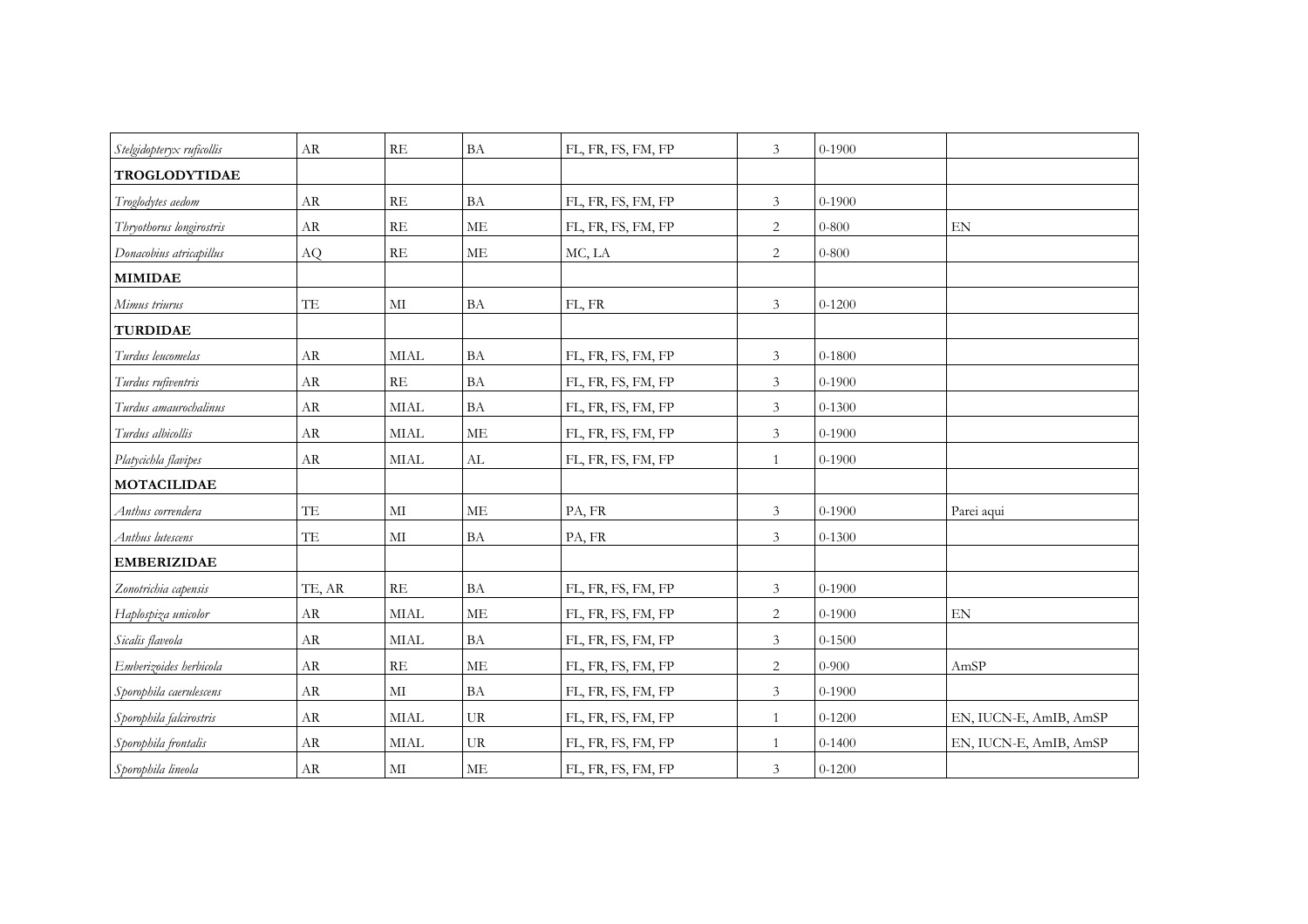| Volatinia jacarina          | AR        | MI                      | BA        | FL, FR, FS, FM, FP                       | 3              | $0 - 1200$ |                            |
|-----------------------------|-----------|-------------------------|-----------|------------------------------------------|----------------|------------|----------------------------|
| Oryzoborus angolensis       | AR        | RE                      | AL        | FL, FR, FS, FM                           | $\overline{c}$ | $0-1400$   | AmSP                       |
| Tiaris fuliginosa           | AR        | МI                      | <b>BA</b> | FL, FR, FS, FM, FP                       | 3              | $0 - 1700$ |                            |
| <b>CARDINALIDAE</b>         |           |                         |           |                                          |                |            |                            |
| Saltator similis            | AR        | $\operatorname{MIAL}$   | $\rm ME$  | FL, FR, FS, FM, FP                       | 3              | $0 - 1300$ |                            |
| Pitylus fuliginosus         | AR        | RE                      | ME        | FL, FR, FS, FM, FP                       | 2              | $0 - 1200$ | EN                         |
| Passerina brissonii         | AR        | <b>MIAL</b>             | ME        | FL, FR, FS, FM, FP                       | 2              | $0 - 900$  | AmSP                       |
| <b>THRAUPIDAE</b>           |           |                         |           |                                          |                |            |                            |
| Pipraeidea melanonota       | AR        | RE                      | BA        | FL, FR, FS, FM, FP                       | $\mathfrak{Z}$ | $0 - 1900$ |                            |
| Thraupis cyanoptera         | AR        | <b>MIAL</b>             | ME        | FL, FR, FS, FM, FP                       | $\overline{2}$ | 200-1200   | $\mathop{\rm EN}\nolimits$ |
| Thraupis ornata             | AR        | <b>MIAL</b>             | $\rm ME$  | FL, FR, FS, FM, FP                       | $\overline{c}$ | $0 - 1800$ |                            |
| Thraupis sayaca             | AR        | RE                      | BA        | FL, FR, FS, FM, FP                       | $\mathfrak{Z}$ | $0 - 1900$ |                            |
| Thraupis palmarum           | AR        | RE                      | <b>BA</b> | FL, FR, FS, FM, FP                       | $\mathfrak{Z}$ | $0 - 1200$ |                            |
| Trichothraupis melanops     | AR        | $\mathbb{R}\mathcal{E}$ | $\rm ME$  | FL, FR, FS, FM, FP                       | $\overline{c}$ | $0 - 1700$ |                            |
| Tachyphonus coronatus       | AR        | RE                      | <b>ME</b> | FL, FR, FS, FM, FP                       | $\overline{2}$ | $0 - 1200$ | $\mathop{\rm EN}\nolimits$ |
| Tachyphonus cristatus       | AR        | RE                      | <b>ME</b> | FL, FR, FS, FM, FP                       | 3              | $0 - 1100$ |                            |
| Tangara peruviana           | AR        | RE                      | UR        | FL, FR, FS, FM, FP                       | $\mathbf{1}$   | $0 - 600$  | EN, IUCN-E, AmSP           |
| Tangara cayana              | AR        | RE                      | BA        | FL, FR, FS, FM, FP                       | 3              | $0 - 1800$ |                            |
| Tangara cyanocephala        | AR        | <b>MIAL</b>             | ME        | FL, FR, FS, FM, FP                       | $\sqrt{2}$     | $0 - 1000$ |                            |
| Tangara preciosa            | <b>AR</b> | <b>MIAL</b>             | ME        | FL, FR, FS, FM, FP                       | $\overline{2}$ | $0 - 1000$ | PaSP                       |
| Tangara seledom             | AR        | <b>MIAL</b>             | <b>BA</b> | FL, FR, FS, FM, FP FL, FR,<br>FS, FM, FP | 3              | $0 - 1100$ |                            |
| Schistochlamys ruficapillus | AR        | <b>MIAL</b>             | ME        | FL, FR, FS, FM                           | $\overline{2}$ | $0 - 1100$ | AmSP                       |
| Ramphocelus bresilius       | AR        | RE                      | <b>ME</b> | FL, FR, FS, FM, FP                       | 2              | $0 - 800$  | $\mathop{\rm EN}\nolimits$ |
| Orthogonys chloricterus     | AR        | <b>MIAL</b>             | ME        | FL, FR, FS, FM, FP                       | 2              | 700-1700   |                            |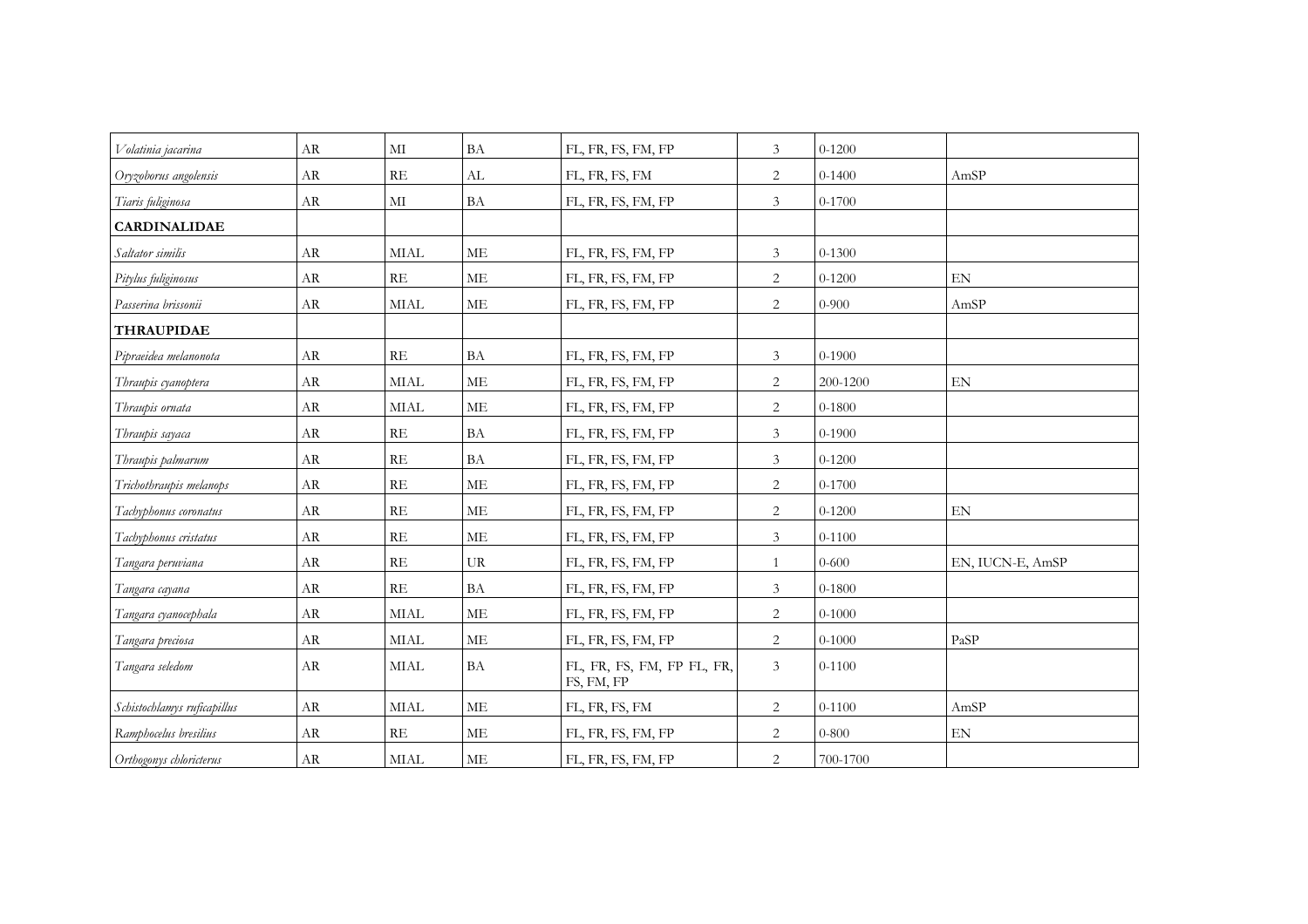| Habia rubica              | <b>AR</b>  | RE          | ME                         | FL, FR, FS, FM, FP     | 2                           | $0 - 1000$ |                            |
|---------------------------|------------|-------------|----------------------------|------------------------|-----------------------------|------------|----------------------------|
| Euphonia chlorotica       | ${\rm AR}$ | <b>MIAL</b> | $\ensuremath{\mathsf{BA}}$ | FL, FR, FS, FM, FP     | $\mathfrak{Z}$              | $0 - 1200$ |                            |
| Euphonia musica           | <b>AR</b>  | <b>MIAL</b> | <b>ME</b>                  | FL, FR, FS, FM, FP     | $\overline{c}$              | $0 - 1900$ |                            |
| Euphonia chalibea         | ${\rm AR}$ | <b>MIAL</b> | AL                         | FL, FR, FS, FM, FP     | 1                           | $0 - 1000$ | AmSP                       |
| Euphonia pectoralis       | AR         | RE          | ME                         | FL, FR, FS, FM, FP     | $\overline{c}$              | $0 - 1600$ | $\mathop{\rm EN}\nolimits$ |
| Euphonia violacea         | <b>AR</b>  | RE          | BA                         | FL, FR, FS, FM, FP     | $\mathfrak{Z}$              | $0 - 1100$ |                            |
| Hemithraupis ruficapilla  | AR         | RE          | <b>ME</b>                  | FL, FR, FS, FM, FP     | 2                           | $0 - 1400$ |                            |
| Dacnis nigripes           | AR         | <b>MIAL</b> | UR                         | FL, FR, FS, FM, FP     | 1                           | $0 - 1000$ | EN, IUCN-E, AmIB, AmSP     |
| Dacnis cayana             | AR         | <b>MIAL</b> | <b>BA</b>                  | FL, FR, FS, FM, FP     | $\mathfrak{Z}$              | $0 - 1200$ |                            |
| Chlorophonia cyanea       | AR         | <b>MIAL</b> | ME                         | FL, FR, FS, FM, FP     | $\sqrt{2}$                  | $0 - 1900$ |                            |
| Orchesticus abeillei      | AR         | RE          | <b>ME</b>                  | FL, FR, FS, FM, FP     | $\overline{2}$              | 500-1500   |                            |
| Clorophanes spiza         | AR         | <b>MIAL</b> | <b>ME</b>                  | FL, FR, FS, FM, FP     | $\overline{c}$              | $0 - 1600$ |                            |
| <b>TERSINIDAE</b>         |            |             |                            |                        |                             |            |                            |
| Tersina viridis           | AR         | <b>MIAL</b> | <b>ME</b>                  | FL, FR, FS, FM, FP     | 2                           | $0 - 1600$ |                            |
| <b>PARULIDAE</b>          |            |             |                            |                        |                             |            |                            |
| Parula pitiayumi          | AR         | RE          | <b>BA</b>                  | FL, FR, FS, FM, FP     | $\ensuremath{\mathfrak{Z}}$ | $0 - 1900$ |                            |
| Geothlypis aequinoctialis | AR         | RE          | <b>BA</b>                  | FL, FR, FS, FM, FP     | $\mathfrak{Z}$              | $0 - 1900$ |                            |
| Basileuterus culicivorus  | AR         | RE          | <b>BA</b>                  | FL, FR, FS, FM, FP     | $\mathfrak{Z}$              | $0 - 1900$ |                            |
| Phaeothlypis rivularis    | AR, AQ     | RE          | <b>ME</b>                  | MC, FL, FR, FS, FM, FP | 3                           | $0 - 1400$ |                            |
| Dendroica caerulea        | AR         | MI          | AL                         | ${\rm FR}$             | $\mathbf{1}$                | 01000      |                            |
| Conirostrum bicolor       | AR         | RE          | AL                         | MA                     | $\mathbf{1}$                | $0 - 0$    |                            |
| Coereba flaveola          | AR         | RE          | <b>BA</b>                  |                        | 3                           | $0 - 1500$ |                            |
| <b>VIREONIDAE</b>         |            |             |                            | FL, FR, FS, FM, FP     |                             |            |                            |
| Cyclarhis gujanensis      | <b>AR</b>  | <b>MIAL</b> | <b>BA</b>                  | FL, FR, FS, FM, FP     | $\mathfrak{Z}$              | $0-1900$   |                            |
| Vireo olivaceus           | AR         | $\rm MI$    | <b>BA</b>                  | FL, FR, FS, FM, FP     | $\mathfrak{Z}$              | $0 - 1500$ |                            |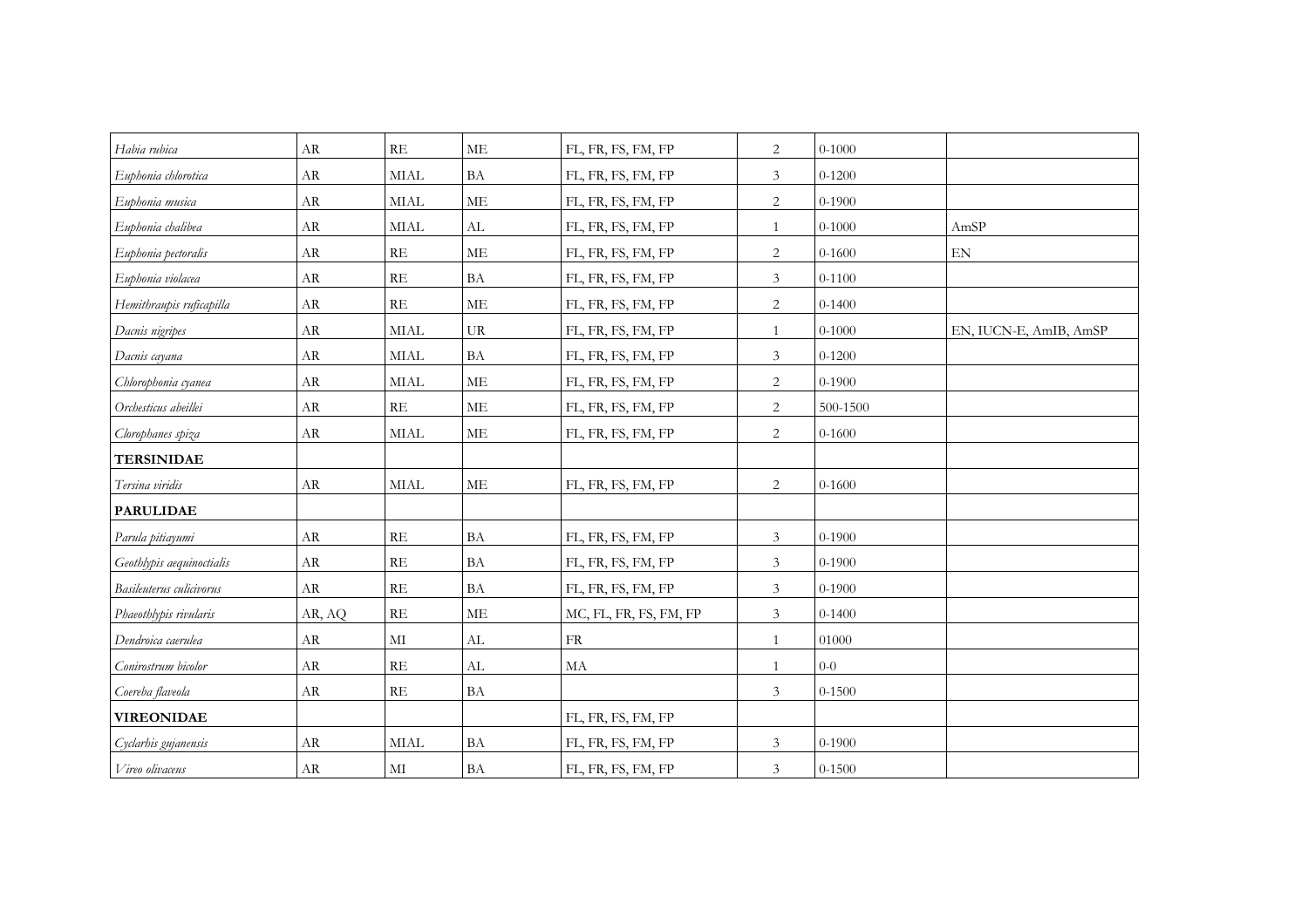| <b>ICTERIDAE</b>        |        |             |           |                    |                |            |    |
|-------------------------|--------|-------------|-----------|--------------------|----------------|------------|----|
| Cacicus haemorrhous     | AR     | MI          | ME        | FL, FR, FS, FM, FP | $\overline{c}$ | $0 - 1200$ |    |
| Agelaius cyanopus       | AR, AQ | МI          | <b>BA</b> | FL, FR, FS, FM, FP | $\mathfrak{Z}$ | $0-0$      |    |
| Agelaius ruficapillus   | AR, AQ | MI          | BA        | FL, FR, FS, FM, FP | 3              | $0-0$      |    |
| Sturnella superciliaris | TE     | МI          | BA        | FL, FR, FS, FM, FP | 3              | $0 - 1900$ |    |
| Molothrus bonariensis   | AR, TE | MI          | <b>BA</b> | FL, FR, FS, FM, FP | 3              | $0 - 1900$ |    |
| Scaphidura oryzivora    | AR, TE | MI          | ME        | FL, FR, FS, FM, FP | 3              | $0 - 1000$ |    |
| <b>PLOCEIDAE</b>        |        |             |           |                    |                |            |    |
| Passer domesticus       | TE     | RE EI       | <b>BA</b> | FL, FR, FS, FM, FP | 3              | $0 - 1900$ |    |
| <b>FRINGILIDAE</b>      |        |             |           |                    |                |            |    |
| Carduellis magellanica  | AR     | <b>MIAL</b> | AL        | FL, FR, FS, FM, FP | $\mathbf{1}$   | $0-1900$   |    |
| <b>CORVIDAE</b>         |        |             |           |                    |                |            |    |
| Cyanocorax caeruleus    | AR     | RE          | AL        | FL, FR, FS, FM, FP | $\mathbf{1}$   | $0 - 1000$ | EN |
| <b>TINAMIDAE</b>        |        |             |           |                    |                |            |    |
| Tinamus solitarius      | TE     | RE          | AL        | FL, FM, FS         | $\mathbf{1}$   | $0 - 1200$ |    |
| Crypturellus noctivagus | TE     | RE          | UR        | FL, FM, FS, FR     | $\mathbf{1}$   | $0 - 400$  |    |
| Crypturellus obsoletus  | TE     | RE          | ME        | FL, FM, FS, FR     | 2              | $0 - 1900$ |    |
| Crypturellus tataupa    | TE     | RE          | BA        | FL, FM, FS, FR     | 3              | $0 - 1900$ |    |

**GUILDS: TE:** terrestrial**, AR**Trees and forest**, AQ:** semiaquatic**, Ae;** aerial, **PL**: muddy or sandy beach**. BEHAVIOUR: Re**: resident species, **Mi**: long distance migratory species, **MIAL**: altitudinal migratory species in the Serra do Mar, **Ei:** exotic species artificially introduced. **HABITAT: FP**: swamp forest, **FL:** coastal plain forest, **FR:** *restinga* florest, **FM:** montane forest, **FS:** semi-deciduous forest, **MA:** mangrove, **MC:** riparian forest, **PA:** sandy beaches, **AC:** coastal waters, **AP:** pelagic waters, **LA**: Rivers, lakes and ponds. **ACTION PRIORITY FOR CONSERVATION: Ur**: urgent, **Al**: high, **Me:** medium, **Ba**: low. **RESEARCH PRIORITY: <sup>1</sup>**: high, **2**: medium, **3**: low. **CONSERVATION STATUS: EN**: Endemic species to the Atlantic Domain (based on Cracaft, 1985). **AmSP**: endangered species in the state of São Paulo. **PaSP**: probably endangered species (based on SMA decree No. 42838 of 4th February 1998). **AmIB**: endangered species in Brazil. **PaIB**: probably endangered species in Brazil (IBAMA Ordinance No. 1522 of 19 th December 1989); **IUCN-E**: endangered species, **IUCN-V**: